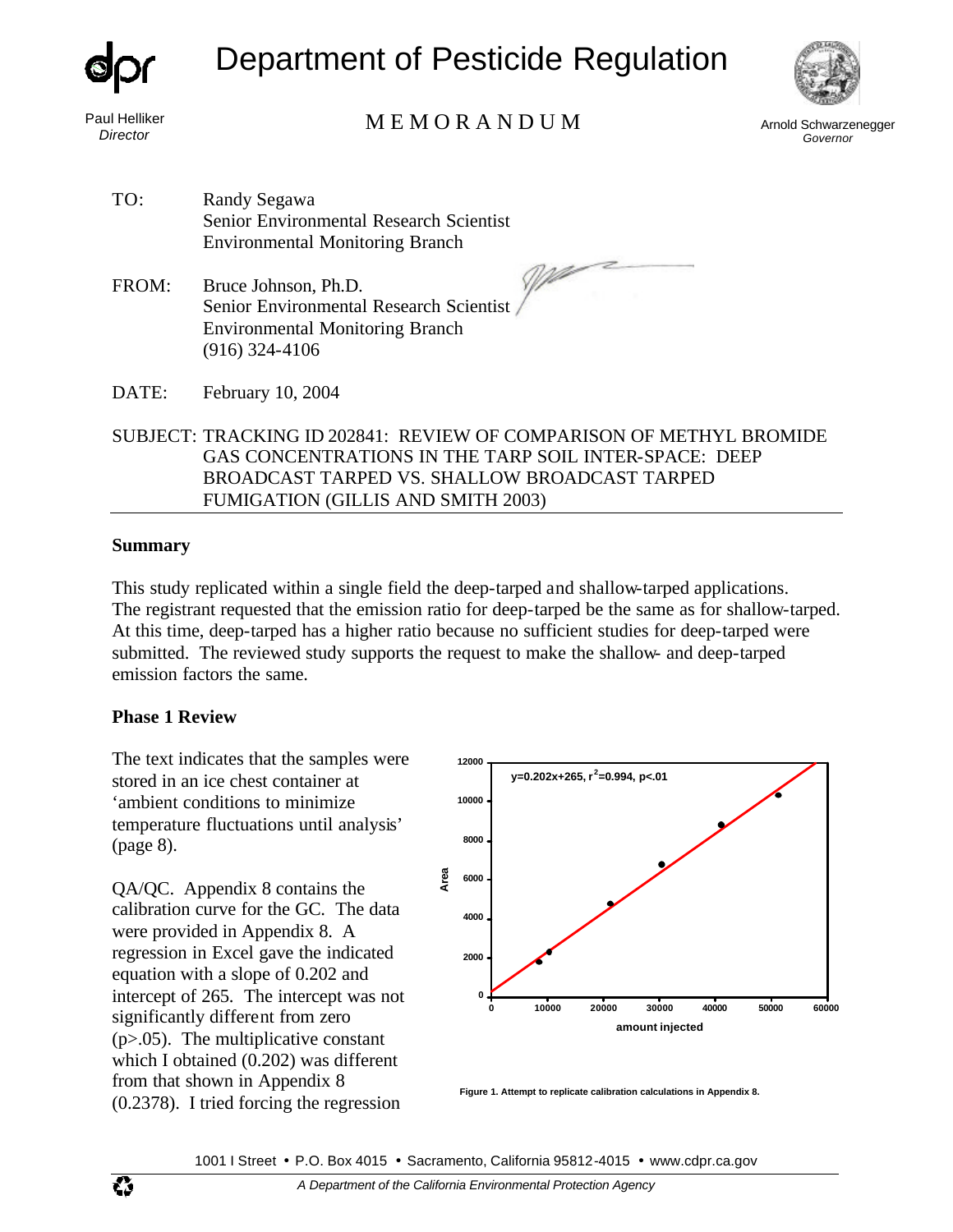through the origin, but this only increased the slope slightly to 0.210. I do not understand where the 0.2378 constant comes from.

| Table 1 presents the QA/QC         |    |                            |       | Table 1. Excerpt from Table 4 in Appendix 5 of Gillis and Smith (2003) |         |          |      |            |
|------------------------------------|----|----------------------------|-------|------------------------------------------------------------------------|---------|----------|------|------------|
| results for interval 1. These data |    |                            |       |                                                                        |         | Elapsed  |      | Back       |
|                                    |    |                            |       | Std.                                                                   | Elapsed | Time     |      | Calculated |
| can be found in Table 4 shown      |    | Time of                    |       | Time of Concentration                                                  | Time    | (Decimal | Peak | Conc       |
| on Appendix 5 (page 43). The       |    | <b>Collection Analysis</b> |       | (ppmv)                                                                 | (HH:MM) | Hours)   | Area | (ppmy)     |
| time-dependant recovery            |    | 7:15                       | 12:15 | 30500                                                                  | 5:00    | 5.00     | 6370 | 28710      |
| equations derived from an          | 2  | 7:15                       | 12:19 | 30500                                                                  | 5:04    | 5.07     | 6297 | 28381      |
|                                    | 3  | 7:15                       | 12:21 | 30500                                                                  | 5:06    | 5.10     | 6222 | 28040      |
| analysis of these data were used   | 4  | 8:30                       | 16:31 | 30500                                                                  | 8:01    | 8.02     | 6070 | 27349      |
| to correct the measured            | 5  | 8:30                       | 16:33 | 30500                                                                  | 8:03    | 8.05     | 6395 | 28823      |
| concentrations. For this reason,   | 6  | 8:30                       | 16:35 | 30500                                                                  | 8:05    | 8.08     | 6182 | 27860      |
| it is important to understand      |    | 12:24                      | 12:24 | 30500                                                                  | 0:00    | 0.00     | 6575 | 29639      |
| these calculations.                | 8  | 11:07                      | 11:07 | 30500                                                                  | 0:00    | 0.00     | 6748 | 31136      |
|                                    | 9  | 11:10                      | 11:10 | 30500                                                                  | 0:00    | 0.00     | 6782 | 31362      |
|                                    | 10 | 11:15                      | 11:15 | 30500                                                                  | 0:00    | 0.00     | 6763 | 31318      |
| The first column is an artificial  | 11 | 15:55                      | 15:55 | 30500                                                                  | 0:00    | 0.00     | 6438 | 29021      |
| number to facilitate discussing    | 12 | 16:38                      | 16:38 | 30500                                                                  | 0:00    | 0.00     | 6540 | 29482      |
| the data. These samples were all   | 13 | 17:18                      | 17:18 | 30500                                                                  | 0:00    | 0.00     | 6426 | 28964      |

taken from two standard cylinders of methyl bromide, which according to the text in Appendix 8 were ". . . tested extensively against other standards and against each other to validate their concentration before certifying for use in this test." Samples 1-6 were taken from cylinder SC31, while the remainder were from cylinder SC14. The peak area measurements presumably result from instrument variability and amount of time the sample was stored before being analyzed. The column title of the last column ("Back Calculated Conc.") is suggestive that a regression was used with the x axis being concentration (ppmv) and the y axis being peak area. After finding this regression, the equation was solved for x and used to calculate concentration based on peak area.

I utilized samples 1-6 (greater than zero time) and regressed the peak area on the back calculated concentration. The purpose in this analysis was to try to understand how the concentration estimates were derived. This regression gave an r2 of 0.99999, strongly suggesting that this was the equation used to convert peak into concentration. The equation was

$$
P = 0.220574C + 37.16102\tag{1}
$$

where  $P$  is peak area and  $C$  is concentration (ppmv). Solving for  $C$  gives

$$
C = \frac{P - 37.16102}{0.220574}
$$
 (2)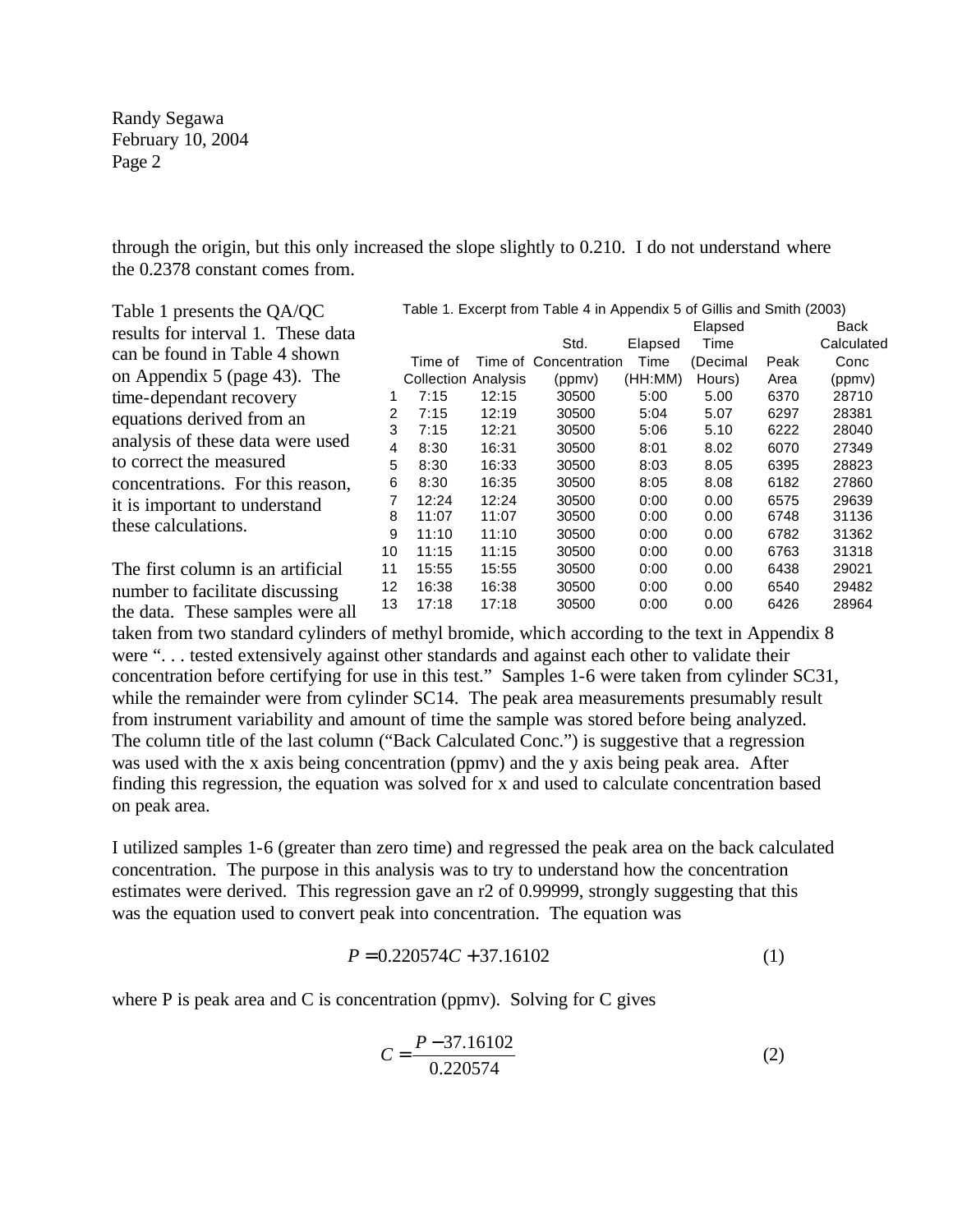When I used equation (2) to calculate the concentrations, and compared them to the concentrations reported in Table 4 of Gillis and Smith (2003), I found good agreement except for three concentrations. These concentrations are bolded in Table 2. The samples 7-13 are used as basis for presenting other statistical results, which would change depending on which estimate for samples 8-10 were used. Why are the bolded estimates different?

I used the same procedure on Interval 2 data. In this case, there were 11 samples. The first 6 had non-zero storage times and were used for regression. The equation was very similar to equation (1) above.

 $P = 0.220487C + 39.44731$  (3)

with an r2 of 0.99999. These two equations are probably the same, but differ only due to minor numerical differences in representation of the numbers. That is, the numbers reported in the spreadsheet have more digits than are shown in the table. When I type these numbers in and perform analysis on them, there will be minor differences due to my not having the full decimal representation available to me. The numbers I type in are essentially truncated compared to those which were used in the original calculations as found in Gillis and Smith (2003). Consequently, it is reasonable to see these minor differences between regression results.

Table 2. Comparison of concentrations based on peak area using equation 1.2 and as reported in Table 4 of Gillis and Smith (2003).

|    |      | Calculated   |         |
|----|------|--------------|---------|
|    | Peak | Using Eq 1.2 | Table 4 |
|    | Area | (ppmv)       | (ppmv)  |
| 1  | 6370 | 28711        | 28710   |
| 2  | 6297 | 28380        | 28381   |
| 3  | 6222 | 28040        | 28040   |
| 4  | 6070 | 27351        | 27349   |
| 5  | 6395 | 28824        | 28823   |
| 6  | 6182 | 27858        | 27860   |
| 7  | 6575 | 29640        | 29639   |
| 8  | 6748 | 30424        | 31136   |
| 9  | 6782 | 30579        | 31362   |
| 10 | 6763 | 30492        | 31318   |
| 11 | 6438 | 29019        | 29021   |
| 12 | 6540 | 29481        | 29482   |
| 13 | 6426 | 28965        | 28964   |
|    |      |              |         |

Table 3. Comparison of concentrations for interval 2 based on peak area using C=(P-39.44731)/0.220487 in comparison to concentrations reported in Gillis and Smith (2003, Table 4). Bolded values differ.

| Estimated |         |  |  |  |  |
|-----------|---------|--|--|--|--|
| eq. 1.3   | Table 4 |  |  |  |  |
| 26117     | 26117   |  |  |  |  |
| 28050     | 28048   |  |  |  |  |
| 27569     | 27568   |  |  |  |  |
| 27455     | 27457   |  |  |  |  |
| 27474     | 27475   |  |  |  |  |
| 26566     | 26566   |  |  |  |  |
| 29483     | 29482   |  |  |  |  |
| 28966     | 28964   |  |  |  |  |
| 28476     | 28475   |  |  |  |  |
| 28988     | 28990   |  |  |  |  |
| 29746     | 30477   |  |  |  |  |
|           |         |  |  |  |  |

Table 3 presents the comparison for interval 2, analogous to Table 2 for interval 1. One sample differs from the estimate using equation (3). Given the four decimal place agreement between the reported and estimated concentrations in the other ten samples, why does the equation estimate for the last sample differ from that reported? This difference, as in the case of interval 1, appears to be too large to be the result of minor numerical issues.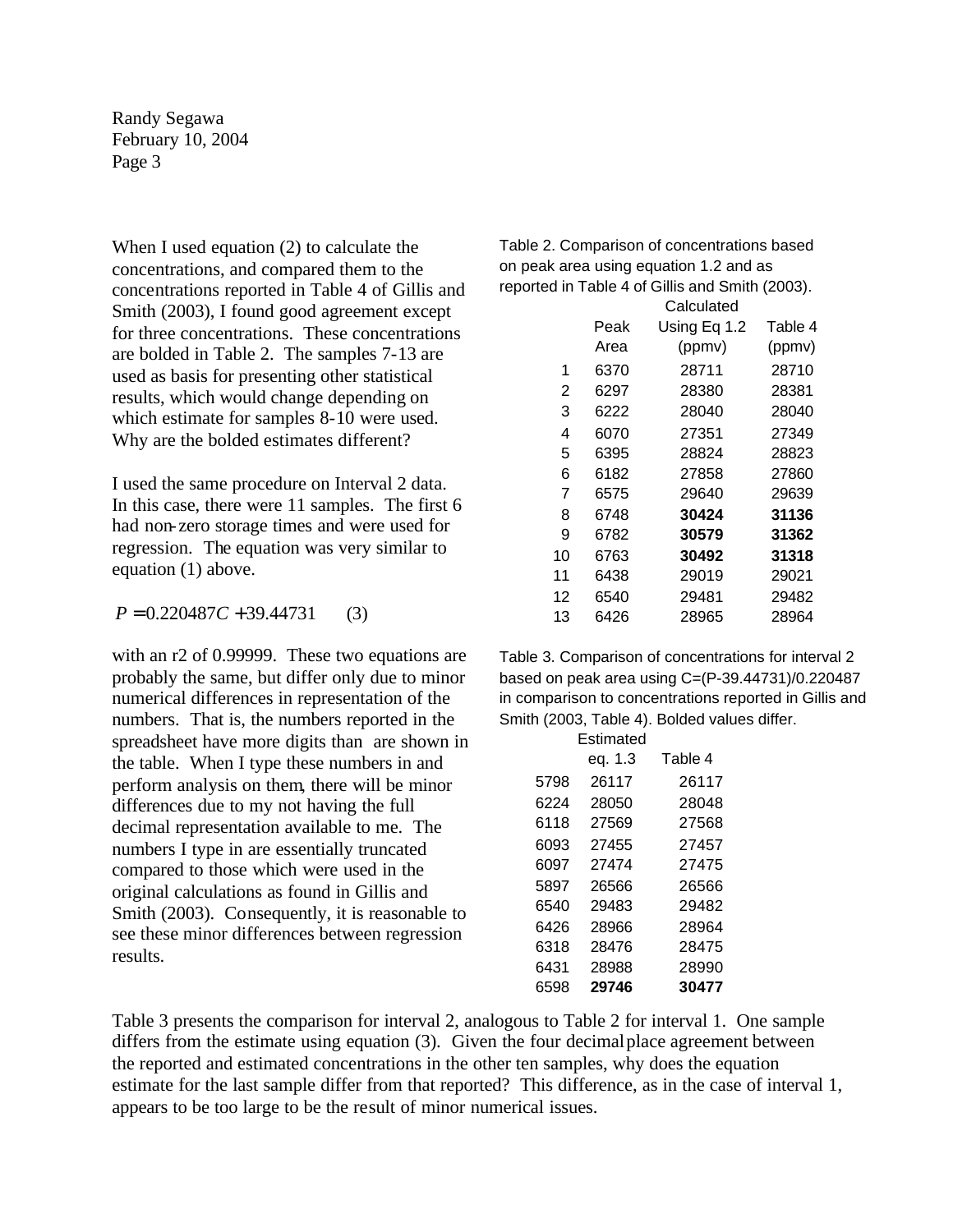Associated with each interval is an equation used to correct the recovery. The basis for the recovery correction is that concentrations in the sample tubes decline over time. No explanation is offered for this decline, but the data itself establishes that such a decline occurs. Figure 2 shows data from the first two intervals. All samples in this study were injected with the same standard. Samples were stored for various periods before analysis. Regressions for both intervals of peak area versus time were significant (p<.05). Table 4 in Gillis and Smith



(2003) presents the regression results. Figure 2. Concentration decline in stored samples as a function of storage time.

I was able to duplicate their regression results, but a caution is necessary. The regressions presented in Table 4 in Gillis and Smith (2003) utilize the raw time values, which are shown formatted as hh:mm in a column labeled "Elapsed Time from Collection to Analysis (ETA)". In Table 1 above, this same column is labeled "Elapsed Time (HH:MM)". In Table 1 above, the adjacent column is labeled "Elapsed Time (Decimal Hours)". The Excel internal representation of time utilizes what it calls a 'serial number'. This number represents one day as 1.0 and thus, one hour as 1/24=0.0417. The regression equations shown in Table 4 of Gillis and Smith (2003) utilize the serial number representation. When I convert this representation into decimal hours, the multiplicative coefficient changes by a factor of 24. This conversion utilizes several Excel functions as follows:

 $=$ VALUE(LEFTB(TEXT(C16,"hh mm"),2))+VALUE(RIGHTB(TEXT(C16,"hh mm"),2))/60

The cell, C16, contains a serial number for a number of hours, represented, for example, as 8:01. The TEXT function converts the value into a text string with formatting as indicated. The LEFTB (RIGHTB) functions take the leftmost (rightmost) two characters and the VALUE function convert the characters into a number. The second part of the expression is in minutes, and so is divided by 60 to give a fraction of an hour, added to the hour.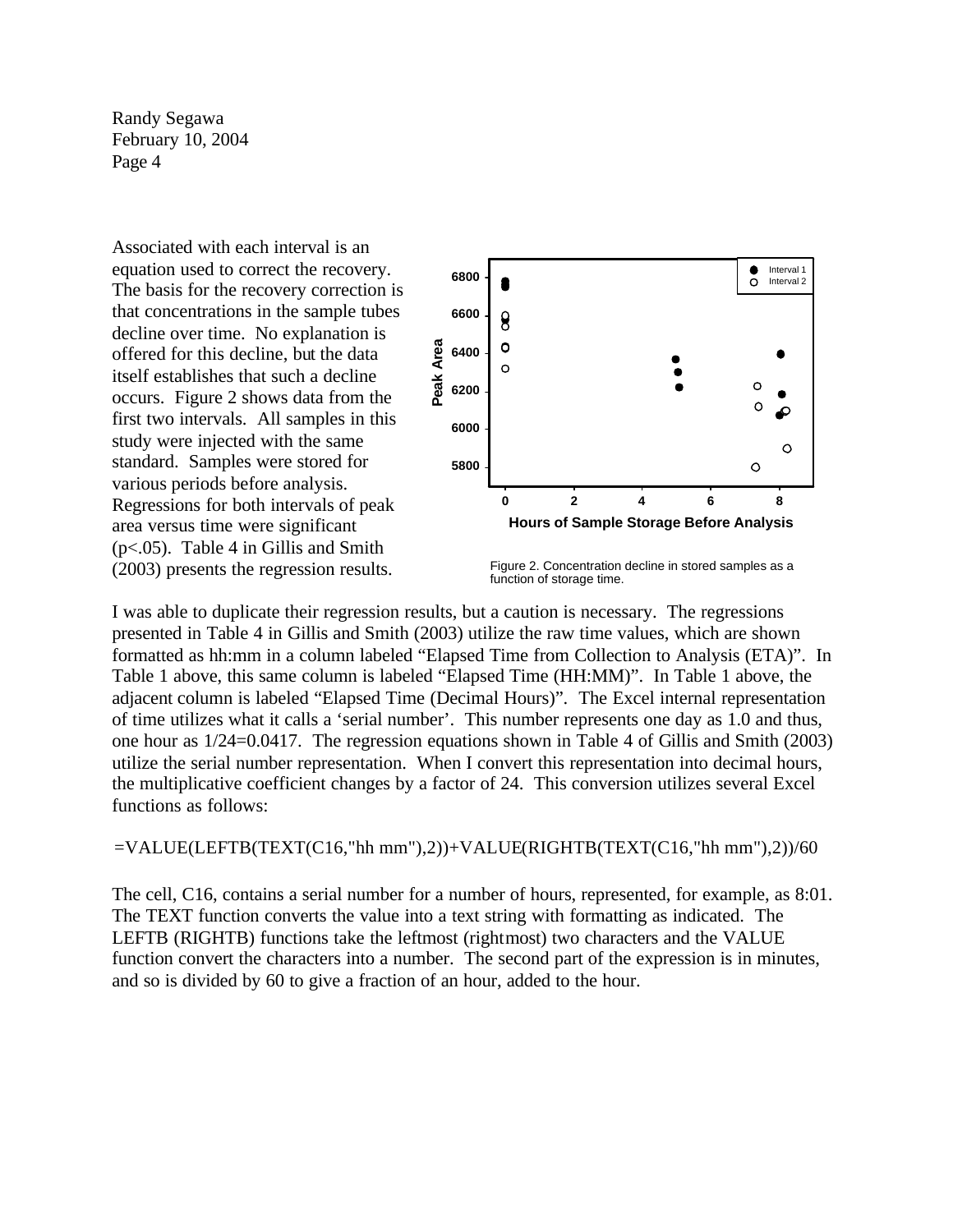| Table 4 compares three regressions.<br>The only difference, except for the |                                                                                         |                             |                  |          |  |  |  |
|----------------------------------------------------------------------------|-----------------------------------------------------------------------------------------|-----------------------------|------------------|----------|--|--|--|
| minor effects of rounding and                                              | Table 4. Comparison of regression analyses of interval 1 data<br><b>My Calculations</b> |                             |                  |          |  |  |  |
| truncation, is in the slope. The slope                                     |                                                                                         |                             | Using            | Using    |  |  |  |
| using serial time is 24x the slope                                         |                                                                                         | Reported in Gillis 'serial' |                  | decimal  |  |  |  |
| using decimal hours. This                                                  |                                                                                         | and Smith (2003) time       |                  | hours    |  |  |  |
| difference, as explained above, is due                                     | Slope                                                                                   |                             | -1239.5 -1240.57 | $-51.69$ |  |  |  |
| to the way Excel represents time.                                          | Standard Error of                                                                       |                             |                  |          |  |  |  |
|                                                                            | Slope                                                                                   | 272.103                     | 272.451          | 11.352   |  |  |  |
| I spot checked a few recovery                                              | Intercept                                                                               | 6603.03                     | 6603.1           | 6603.1   |  |  |  |
| adjustments and they seemed                                                | Standard Error of                                                                       |                             |                  |          |  |  |  |
| okay.                                                                      | Intercept                                                                               | 51.8304                     | 51.8398          | 51.8398  |  |  |  |
|                                                                            | r-squared                                                                               | 0.65353                     | 0.65336          | 0.65336  |  |  |  |
| The 18-inch soil temperature                                               | <b>Standard Error</b>                                                                   | 140.025                     | 140.043          | 140.043  |  |  |  |
| measurements appear to be                                                  | F                                                                                       | 20.7489                     | 20.7331          | 20.7331  |  |  |  |
| anomalous at about 5-6 a.m.                                                | df                                                                                      | 11                          | 11               | 11       |  |  |  |
| on 8/7/03 and 8/8/03.                                                      | ss rea                                                                                  | 406822                      | 406616           | 406616   |  |  |  |
|                                                                            | ss resid                                                                                | 215676                      | 215732           | 215732   |  |  |  |

It is not clear if the reported concentrations are adjusted for temperature. The temperature under the tarps, based on Graph 8 (Gillis, page 72) ranged from 60-155F, or 16-68C, or 289-341K, which corresponds to a concentration difference of 68 percent from the middle temperature.

The statistical analyses presented in Section 7 consist of one way ANOVAs within each of the two areas (4401 and 4402) of the large field utilized for the study. An ANOVA is conducted for each 'interval' within each of the two areas (4401, 4402). There were twelve measurements taken from each sampling station over time. The sampling times were numbered 1 through 12 and each time was an interval. The applications and samples were started at approximately the same time, but there are some differences in timing after the application when the actual samples were drawn. The experimental unit in these analyses is the individual sample from each plot. Within each of the two sub-areas, there were six plots, consisting of three deep and three shallow treatments, which were randomly assigned in pairs within each sub-area. Within each plot, there were four sampling locations where below-tarp methyl bromide concentrations were sampled. The ANOVAs in Section 7 utilize these individual, within-plot samples as experimental units.

Pseudoreplication is an issue in these circumstances. It is clear that the use of the sub-plot samples for the ANOVAs is pseudoreplication because the four sub-plot samples do not represent replicates of the treatment. The mean of those four values represents one replicate of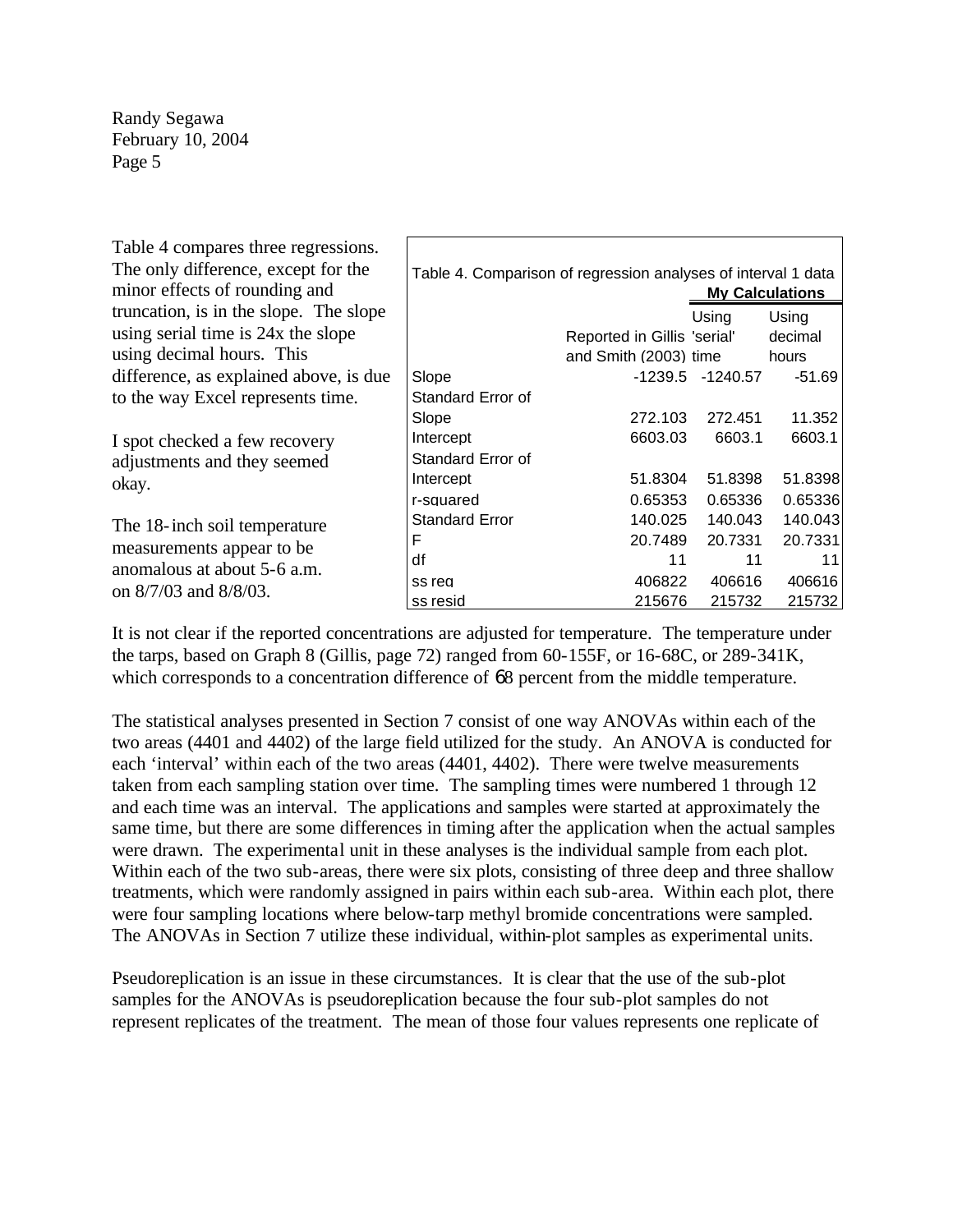the treatment. Therefore, the ANOVA table would feature two treatments, and three replicates within each treatment for a total of six degrees of freedom relevant to testing the treatments.

For each area (4401 or 4402)

Treatment 1 Reps 5 Within reps 17 Total 23

The analysis reported in Gillis (2003) utilizes the following scheme:

| Between groups |    |
|----------------|----|
| Within Groups  | 22 |
| Total          | 23 |

The latter scheme mixes the within-plot variation and the between-plot variation and is not correct. The experimental unit in this study is the treated plot and in the entire field, there were six plots with shallow injection and 6 plots with deep injection.

In addition, there is another level of pseudoreplication. From a regulatory standpoint, the ideal experimental unit is a single application to a field because DPR regulates at that level. Therefore, we are interested in treatment effects that persist over different fields at different times. In this sense, whenever DPR receives a single field study with replicates constructed within the field, it represents pseudoreplication with respect to DPR's domain of regulation. However, it is necessary to recognize that time and resources are not always sufficient to support multi-field studies. Moreover, in the special case of methyl bromide, many field studies located at different times and different locations *have already been conducted*.

Based on the phase 1 review, I submitted several questions to Matt Gillis of Tri-Cal. He responded to my questions. The questions and responses are listed in Appendix 1.

#### **Phase 2 Review**

In this study, the narrow question is whether the 24-hour emission factor assigned to the deeptarped should be the same as emission factor assigned to the shallow-tarped application. Currently, the deep-tarped application receives a higher factor, an assignment based on lack of studies for the deep-tarped application. Thus the most relevant information would be the flux over the first 24 hours since the emission factor is based on such.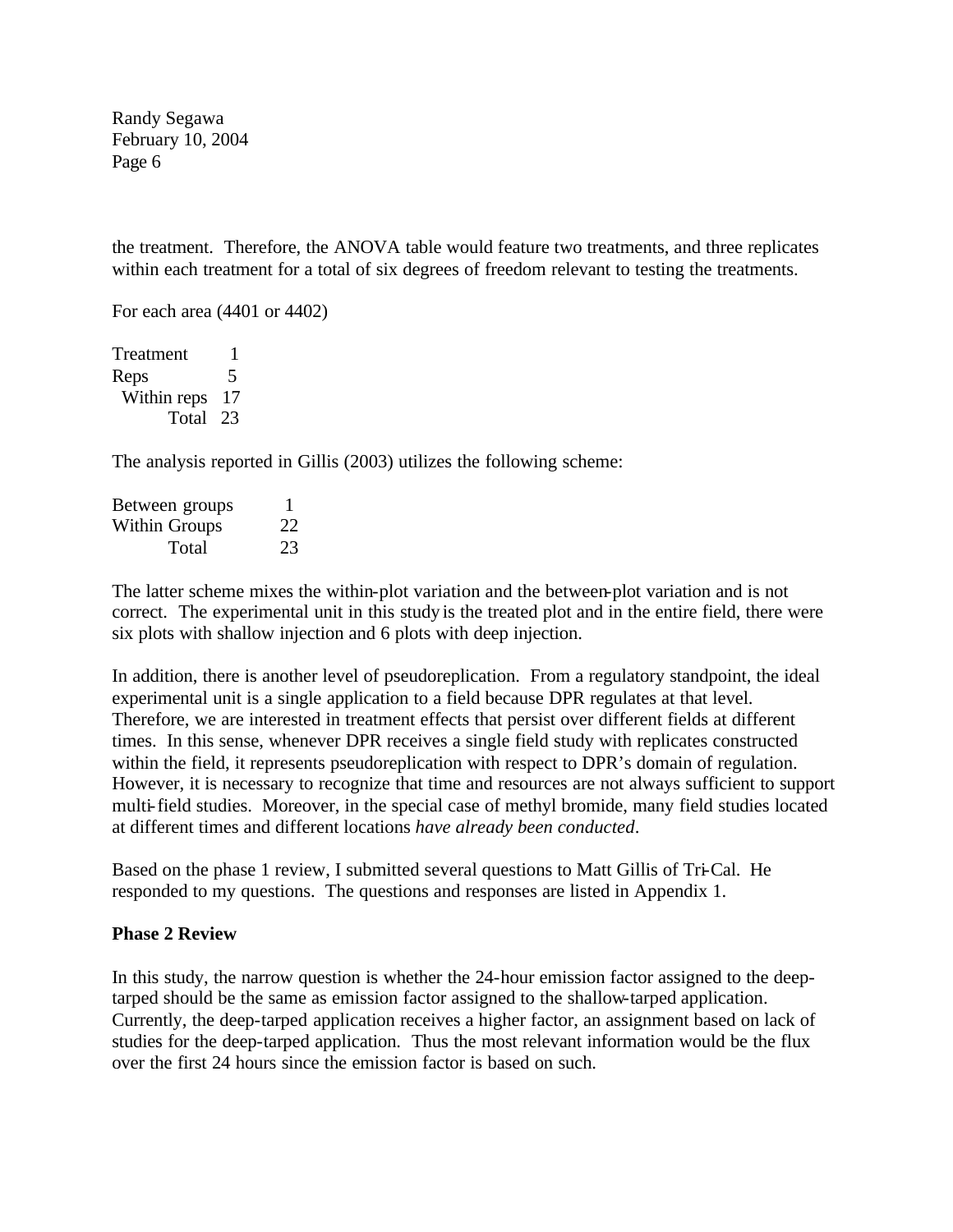In order to examine this question and more properly utilize the information in the report, I created a FORTRAN program which estimated concentration at each time at each plot, utilized the temperature data from the deep-tarp, 4401 area (Graph 7), to adjust the tarp permeability, and together with the concentration data estimated a flux. The equation relating these various factors is

$$
Flux = P^* \Delta C \tag{4}
$$

where flux is units of mass per area per time, P is permeability in units of length per time and  $\Delta C$  is the difference in concentration (units of mass per volume) from beneath the tarp to above the tarp. Typically, the above tarp concentration is assumed to be zero since it is small in relation to the below-tarp concentration.

Tarp permeability was studied by Kolbezen and Abu-El Haj (1977) in a laboratory study on small tarp samples. One set of data generated by Kolbezen and Abu-El Haj (1977) was utilized to estimate permeability as a function of temperature (Table 5).

Table 5. Data from Kolbezena and Abu-E-Haj (1977) for high density polyethylene tarp, 1 mil. MBF units are ml gaseous methyl bromide per hour per meter squared per 1000ppm. There were two HDPE tarps tested. The data for tarp #1 were used in this report to estimate permeability as a function of temperature. The factor 2.8E-07 converts MBF to m/s. Temperature Temperature Perm #1 Perm #2 Perm #1 Perm #2

| , ,,,,,,,,,,,,,,,,,,, |     |        |        |          |                   |           |       |       |                                      |         |
|-----------------------|-----|--------|--------|----------|-------------------|-----------|-------|-------|--------------------------------------|---------|
| (C,                   | (K) | (MBF)1 | (MBF)2 | (m/s)    | m/s               | Factor #1 |       |       | Factor #2 In(Factor#1) In(Factor #2) | 1/T     |
| 23                    | 296 | 2.70   | 1.40   | 7.56E-07 | 3.92E-07          | .000      | 1.000 | 0.000 | 0.000                                | 0.00338 |
| 30                    | 303 | 3.50   | 1.70   | 9.80E-07 | 4.76E-07          | 1.296     | 1.214 | 0.260 | 0.194                                | 0.00330 |
| 40                    | 313 | 5.00   | 2.90   |          | 1.40E-06 8.12E-07 | .852      | 2.071 | 0.616 | 0.728                                | 0.00319 |
| 50                    | 323 | 6.80   | 3.90   | 1.90E-06 | 1.09E-06          | 2.519     | 2.786 | 0.924 | 1.025                                | 0.00310 |
| 60                    | 333 | 8.80   | 5.20   | 2.46E-06 | .46E-06           | 3.259     | 3.714 | 1.181 | 1.312                                | 0.00300 |
|                       |     |        |        |          |                   |           |       |       |                                      |         |

The natural logarithm of the permeability factor (normalized to 1 at 23C) was regressed on the reciprocal temperature (temperature in Kelvins). The resulting equation was  $ln(Factor)=10.7-$ 3169\*(1/T), (n=5, p<.01,  $r^2$ =0.99). Transformation to an estimator for factor gives

$$
factor = e^{10.7} \left( e^{\left\{ \frac{-3169}{T} \right\}} \right)
$$
 (5)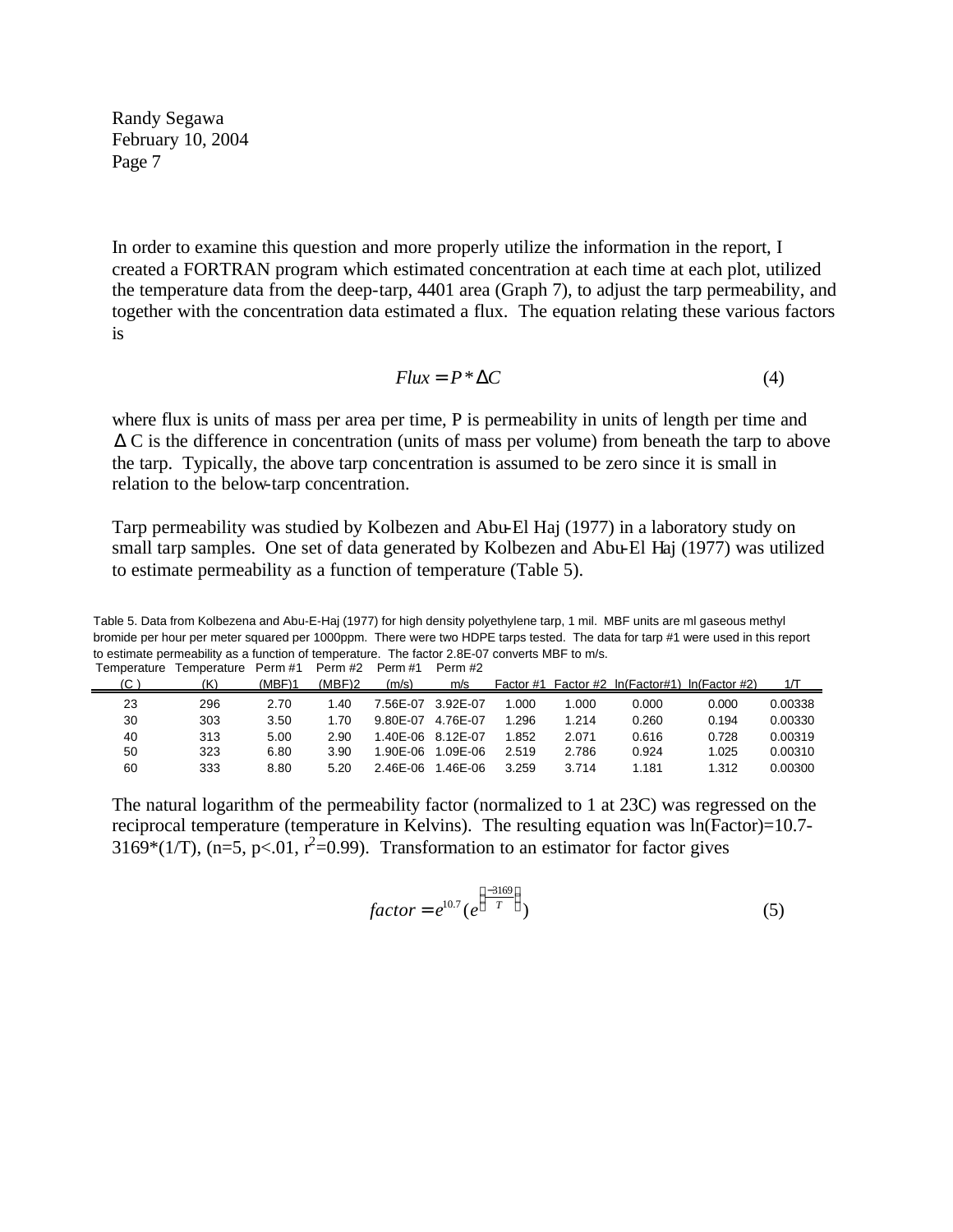The conversion from MBF to m/s is accomplished as follows:



$$
rac{(3.88E-3)g}{hr(3600\frac{s}{hr})-m^2} = \frac{(3.88E-3)g}{\frac{3600s-m^2}{1000}\left[\frac{3.88E-3.88E-3.88E-3.88E-3.88E-3.88E-3.88E-7\frac{m}{s}\right]} = 2.78E-7\frac{m}{s}
$$

where 1 Liter of methyl bromide is estimated at  $95g/24.5L=3.88g/L$  at approximately room temperature. The rate of escape of methyl bromide at 23C reported by KAH was 2.7MBF, which converts to 7.5E-7m/s.

When 7.57E-7m/s transfer factor is multiplied by a concentration differential, the result is a flux at 23C through the film. Another required conversion is from ppm to  $g/m<sup>3</sup>$ . This conversion is embedded in the conversion above, as  $3.88E-3g/m<sup>3</sup>$  per ppm, at approximately room temperature.

In order to perform the integrations, it is necessary to establish continuous functions which describe the measured concentration and temperature data. For the concentration data, Gillis and Smith (2003) use cubic spline functions to connect the data points. These functions begin with the first measured value. The interpolations look reasonable. However, I added a zero concentration point in order to represent the concentration the moment before application started and close off the left end of the curve. I utilized a cubic spline function from Press et al. (1996). The spline function worked well for 9 of the 12 data sets. However, for the shallow treatments in 4401, adding the zero point caused the spline curve to dip below zero (i.e., negative concentrations). In order to provide a realistic interpolation, for these three replications, a linear fit between zero time and the first measured value was used, with cubic spline thereafter. This modification yielded reasonable functions which followed the measured data.

The temperature and concentration data had to be put onto a common time base. The time base chosen was days since 00:00 8/6/03. This was the midnight that preceded the applications, which were begun on the morning of 8/6/03. The concentration measurements include the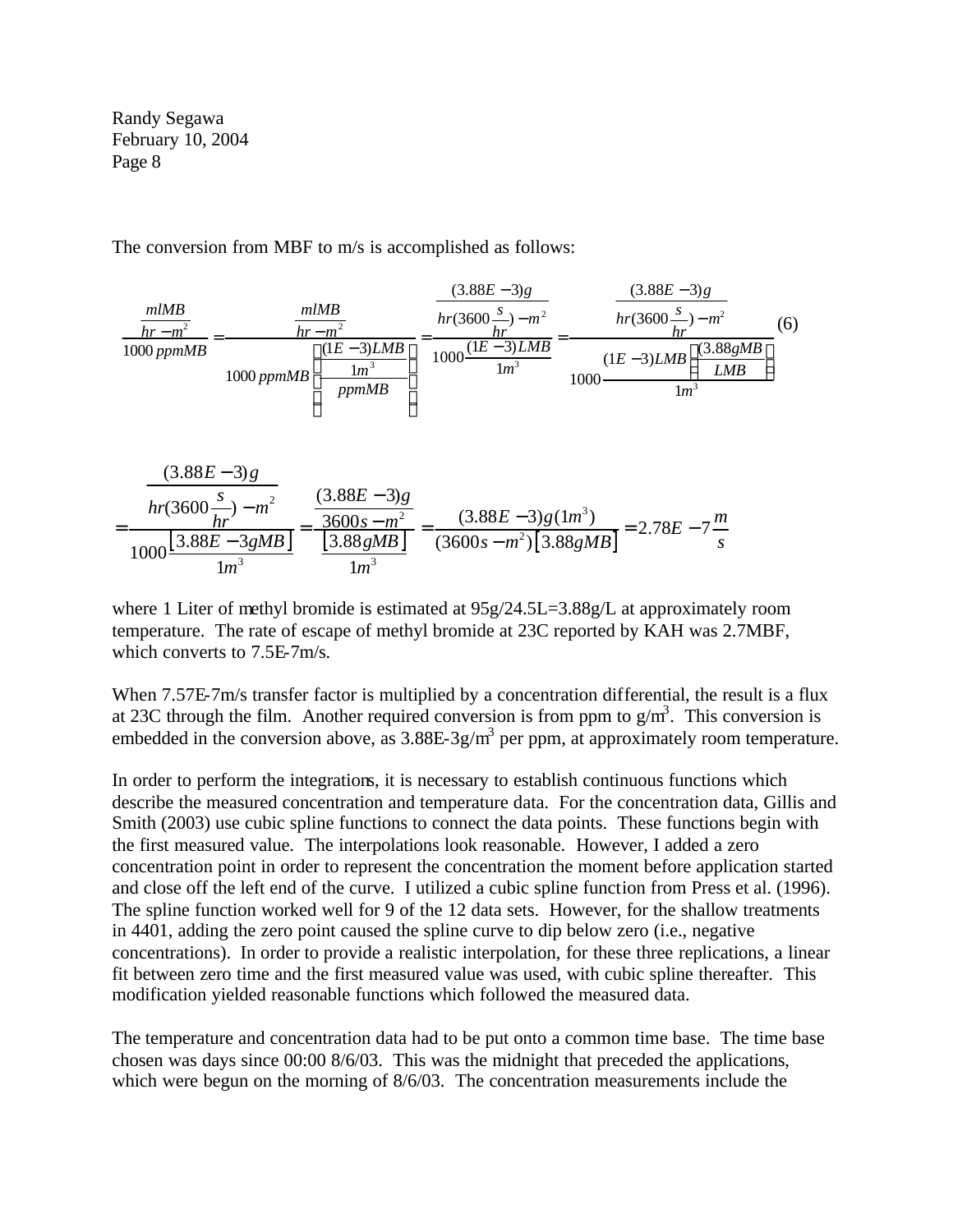time since application. The time since application was added to the time of application and normalized so that zero time was 00:00 8/6/03. The temperature measurements were already in these units. Table 6 details the calculations to put time units for the concentrations measurements onto a common footing.

Table 6. Table showing calculations to put concentration measurements on common time base using 00:00 8/6/03 as the start time.

|               | Estimated     |               |              |               |               |                  |  |
|---------------|---------------|---------------|--------------|---------------|---------------|------------------|--|
|               |               | Estimated     | Converted to | zero time for | Decimal hours |                  |  |
|               | Start time in | zero time for | string (in   | application,  | past 00:00    | Decimal hours    |  |
|               | file (hours   | application,  | order to     | hours.        | when          | past 00:00       |  |
| Concentration | after         | hours.        | convert to   | fractional    | measurements  | $8/6/03$ as      |  |
| Data Set      | application)  | minutes       | decimal)     | hours         | taken         | fraction of days |  |
| 4401D1.CSV    | 0.50          | 6:58          | 6:58         | 6.97          | 7.47          | 0.31             |  |
| 4401D2.CSV    | 0.50          | 7:08          | 7:08         | 7.13          | 7.63          | 0.32             |  |
| 4401D3.CSV    | 0.50          | 7:17          | 7:17         | 7.28          | 7.78          | 0.32             |  |
| 4401S1.CSV    | 0.53          | 7:29          | 7:29         | 7.48          | 8.01          | 0.33             |  |
| 4401S2.CSV    | 0.53          | 7:41          | 7:41         | 7.68          | 8.21          | 0.34             |  |
| 4401S3.CSV    | 0.53          | 7:47          | 7:47         | 7.78          | 8.31          | 0.35             |  |
| 4402D1.CSV    | 2.00          | 8:49          | 8:49         | 8.82          | 10.82         | 0.45             |  |
| 4402D2.CSV    | 2.00          | 8:58          | 8:58         | 8.97          | 10.97         | 0.46             |  |
| 4402D3.CSV    | 2.00          | 9:05          | 9:05         | 9.08          | 11.08         | 0.46             |  |
| 4402S1.CSV    | 1.80          | 8:19          | 8:19         | 8.32          | 10.12         | 0.42             |  |
| 4402S2.CSV    | 1.80          | 8:32          | 8:32         | 8.53          | 10.33         | 0.43             |  |
| 4402S3.CSV    | 1.80          | 8:37          | 8:37         | 8.62          | 10.42         | 0.43             |  |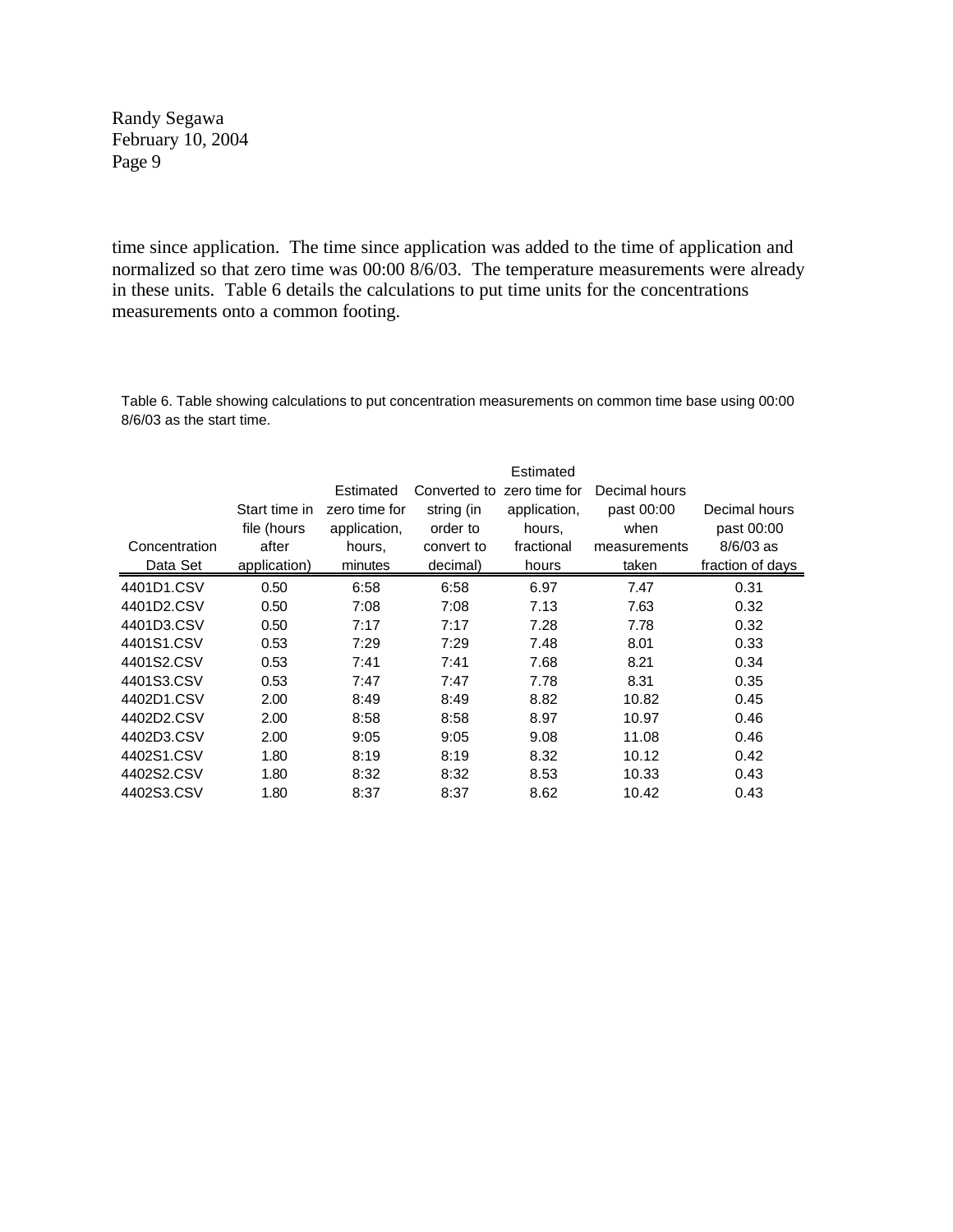To acquire the temperature data, I utilized Graph 7 (Gillis and Smith 2003 page 71), which consisted of the temperatures from TC440.1, deep treatment (Figure 3). While temperature graphs were also provided for TC440.1 shallow and TC440.2 deep (though not TC440.2 shallow), I only utilized this one set of temperatures for all calculations.



Preparation of the graph for digitization was time-consuming. The soil-tarp interspace temperature was digitized by using Un-Scanit (Silk Scientific Corporation). The figure was prepared by erasing all lines near the line of interest, and widening and darkening the line of interest. After the points were digitized, I compared the original to a graph based on plotting the digitized points and they matched.

With the temperature and concentration functions, together with the permeability function, the elements necessary to calculate a flux were present. The four functions, concentration, temperature, permeability, and flux are presented in Figures 4-15 for the twelve plots. Throughout these figures, the temperature and permeability charts are the same since I utilized the same set of temperature data. To perform the function calculations and corresponding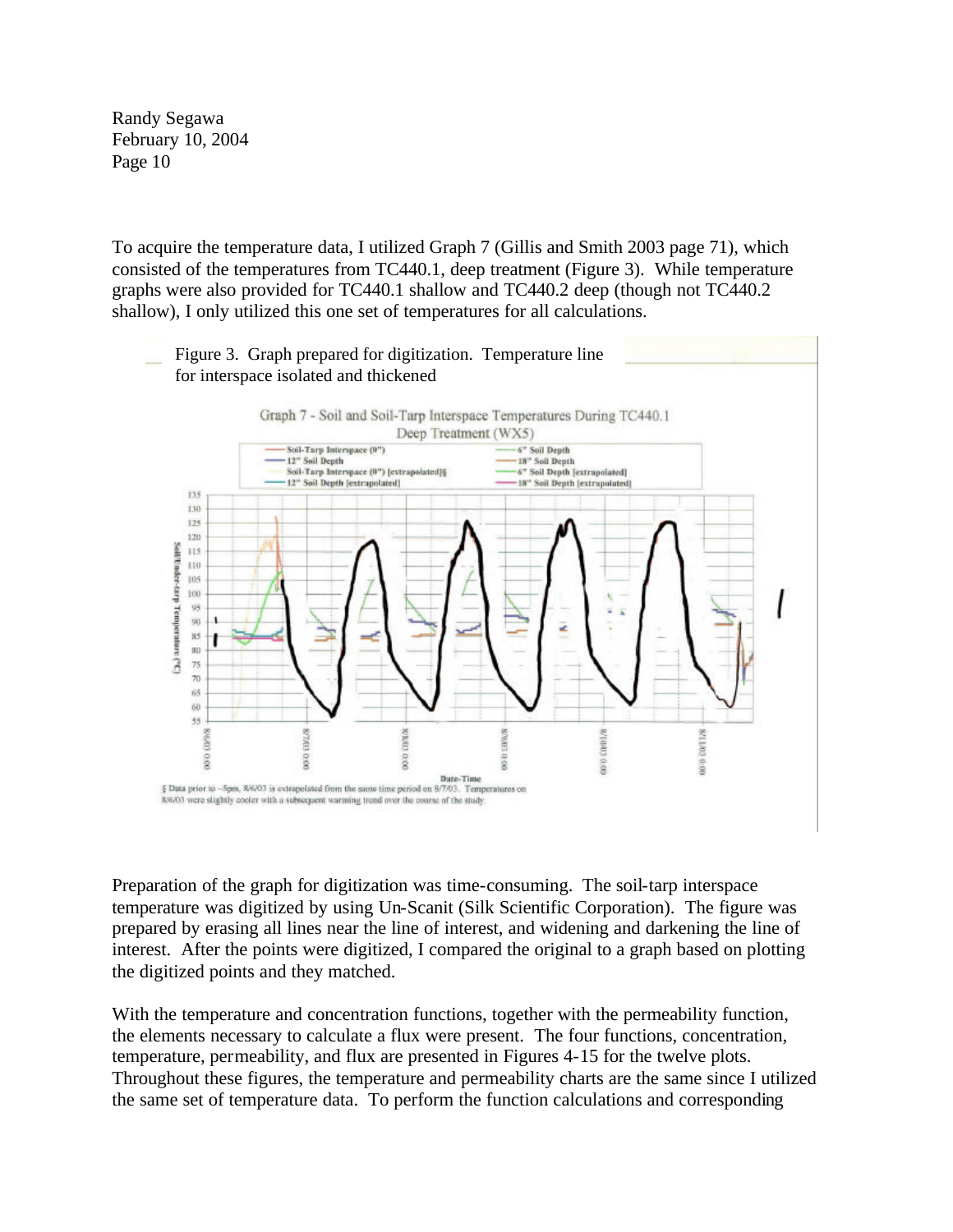integrations, I wrote a FORTRAN program, FLUEXEST3.FOR (Appendix 2), which used Romberg integration scheme (Press et al. 1996).

The most relevant analysis is an integration over the first 24 hours of each flux curve. This period primarily corresponds to the greatest flux and to the most relevant period for assigning an emission ratio. The interest within the context of this study is the relative 24-hour flux between the shallow- and deep-tarped applications methods. The integrated flux functions for the first 24 hours are shown below in Table 7.

The third column in Table 7 corresponds to the area under the curve starting at the application time to 24 hours plus the application time. The fourth column is labeled 'theoretical' for reasons which will be described below. This column is obtained by multiplying the third column by 24x3600=86400, the number of seconds in 24 hours. For purposes of relative analysis, it is equivalent to analyze either the third or fourth columns with a one way ANOVA, using deep and shallow as treatments.

|             | Integration over first 24 |                     |                         |  |  |  |  |
|-------------|---------------------------|---------------------|-------------------------|--|--|--|--|
|             |                           | hours starting from |                         |  |  |  |  |
|             |                           | application time    | <b>Theoretical Mass</b> |  |  |  |  |
| Data Source | Treatment                 | $((g/m2s)$ -day)    | g/m2                    |  |  |  |  |
| 4401D1.CSV  | Deep                      | 2.92E-05            | 2.5                     |  |  |  |  |
| 4401D2.CSV  | Deep                      | 2.94E-05            | 2.5                     |  |  |  |  |
| 4401D3.CSV  | Deep                      | 2.40E-05            | 2.1                     |  |  |  |  |
| 4401S1.CSV  | Shallow                   | 5.03E-05            | 4.3                     |  |  |  |  |
| 4401S2.CSV  | Shallow                   | 4.18E-05            | 3.6                     |  |  |  |  |
| 4401S3.CSV  | Shallow                   | 4.86E-05            | 4.2                     |  |  |  |  |
| 4402D1.CSV  | Deep                      | $2.21E-0.5$         | 1.9                     |  |  |  |  |
| 4402D2.CSV  | Deep                      | 2.48E-05            | 2.1                     |  |  |  |  |
| 4402D3.CSV  | Deep                      | 4.00E-05            | 3.5                     |  |  |  |  |
| 4402S1.CSV  | Shallow                   | 4.04E-05            | 3.5                     |  |  |  |  |
| 4402S2.CSV  | Shallow                   | 5.83E-05            | 5.0                     |  |  |  |  |
| 4402S3.CSV  | Shallow                   | 5.74E-05            | 5.0                     |  |  |  |  |

| Table 7. Integration of flux function over 24 hours from |
|----------------------------------------------------------|
| application start time.                                  |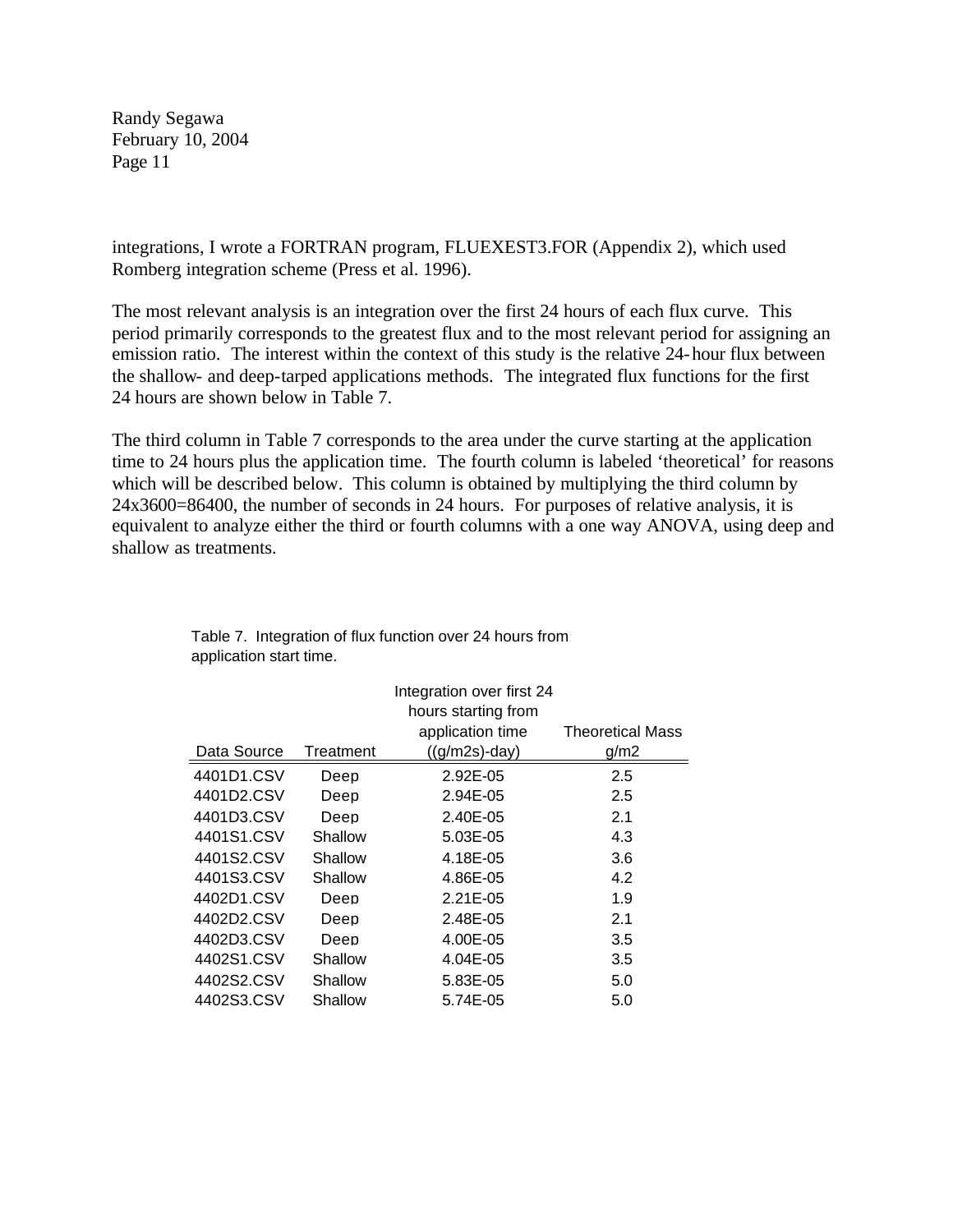

Figure 4.Components of estimating flux from FORTRAN program FLUXEST3.FOR. Temperature data from TC440.1, deep treatment. Concentration data from deep, plot 1 TC440.1 with concentrations adjusted to an application rate of 400 lbs/acre based on weighed cylindar masses. [In this case, reported concentrations were multiplied by 400/455.] Lines above based uniformly spaced, estimations of functions. Data points in concentration are measured values except 0 point, if present.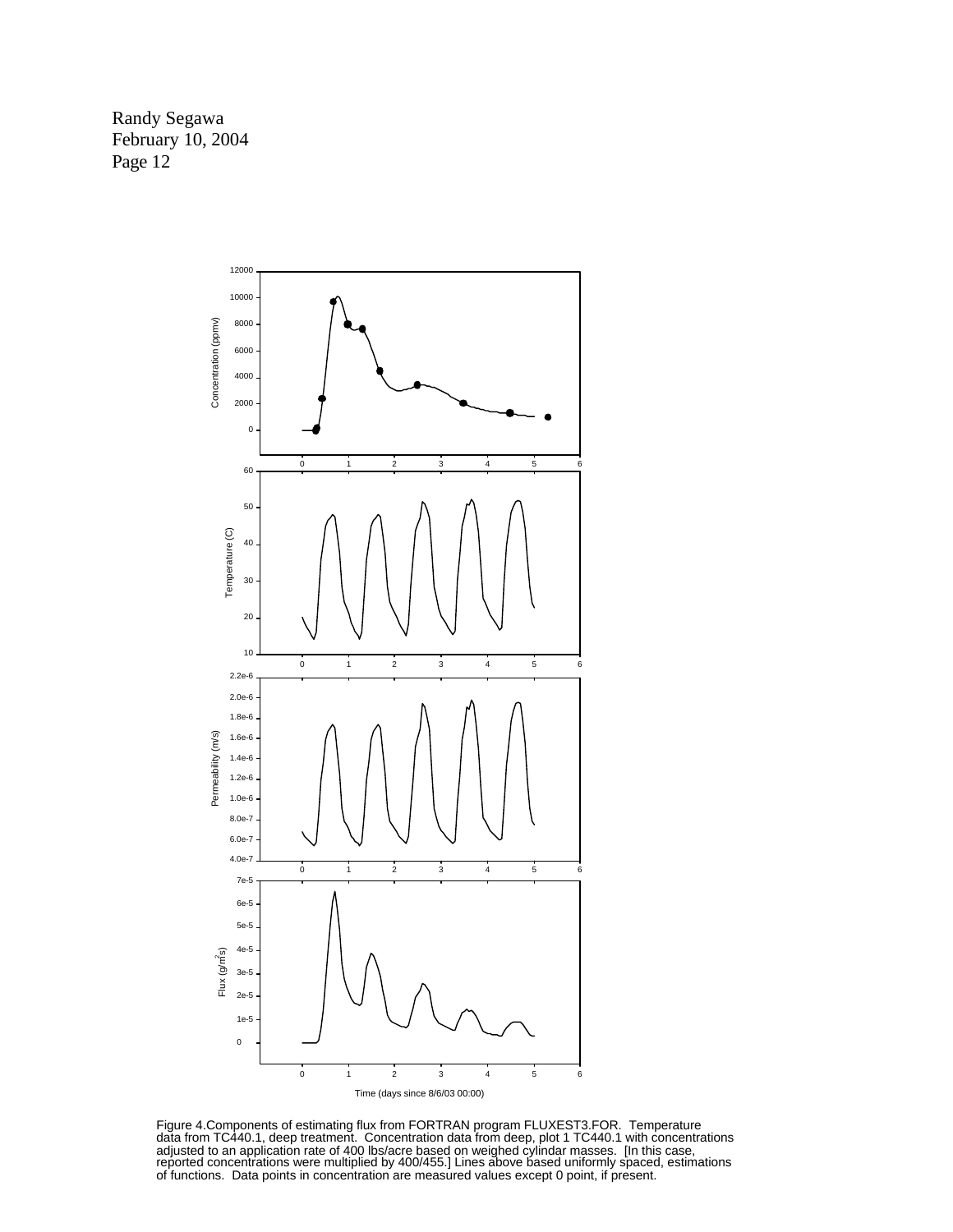<span id="page-12-0"></span>

Figure 5. Deep tarped 440.1. Replicate #2. See Figure 4 caption.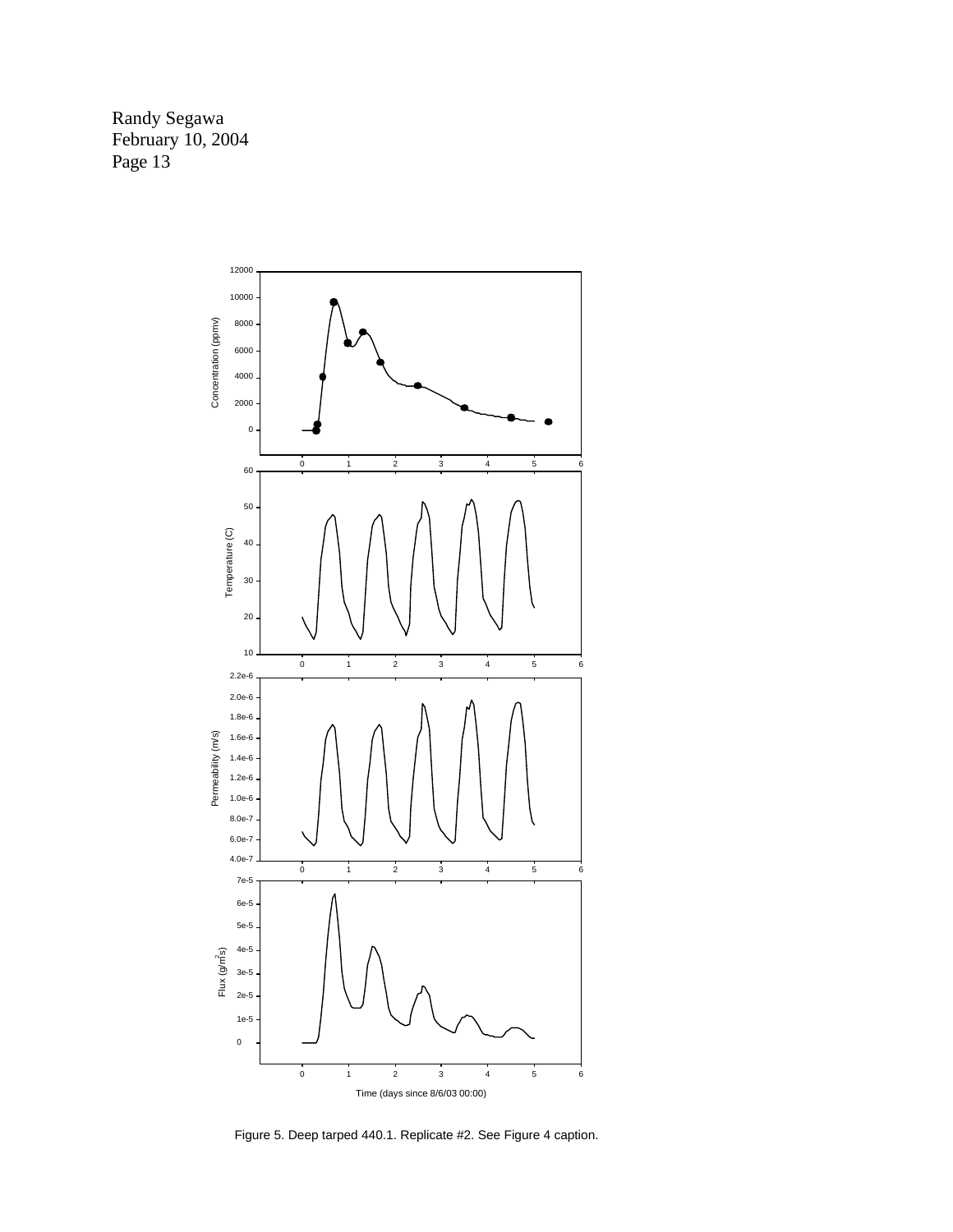

Figure 6. Deep tarped, replicate #3. See Figure 4 caption.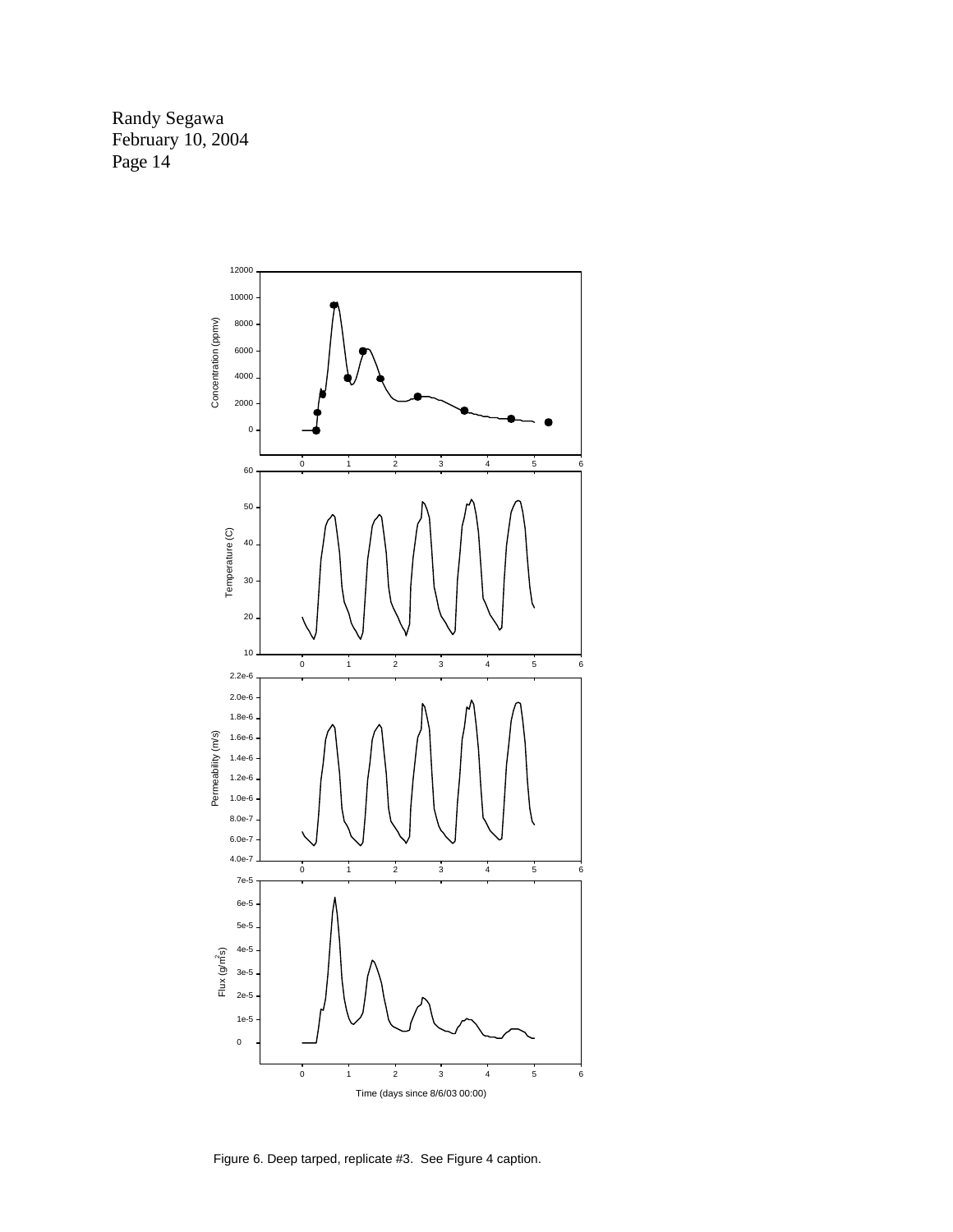Randy Segawa February 10, 2004 Page 15<sup>-</sup>



Figure 7. Shallow tarped, replicate #1, 4401. See Figure 4 caption.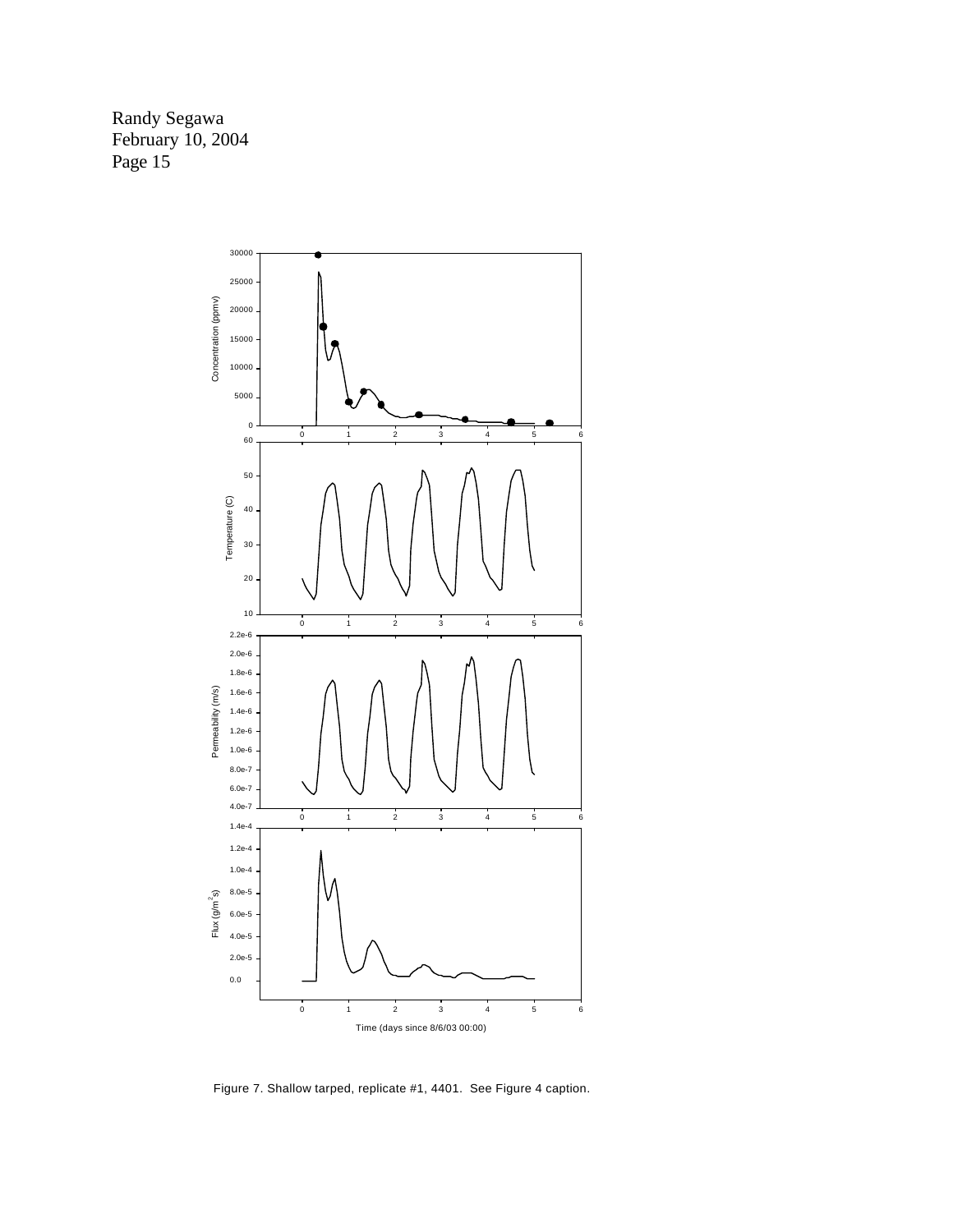

Figure 8. Shallow tarped, replicate #2, 4401. See Figure 4 caption.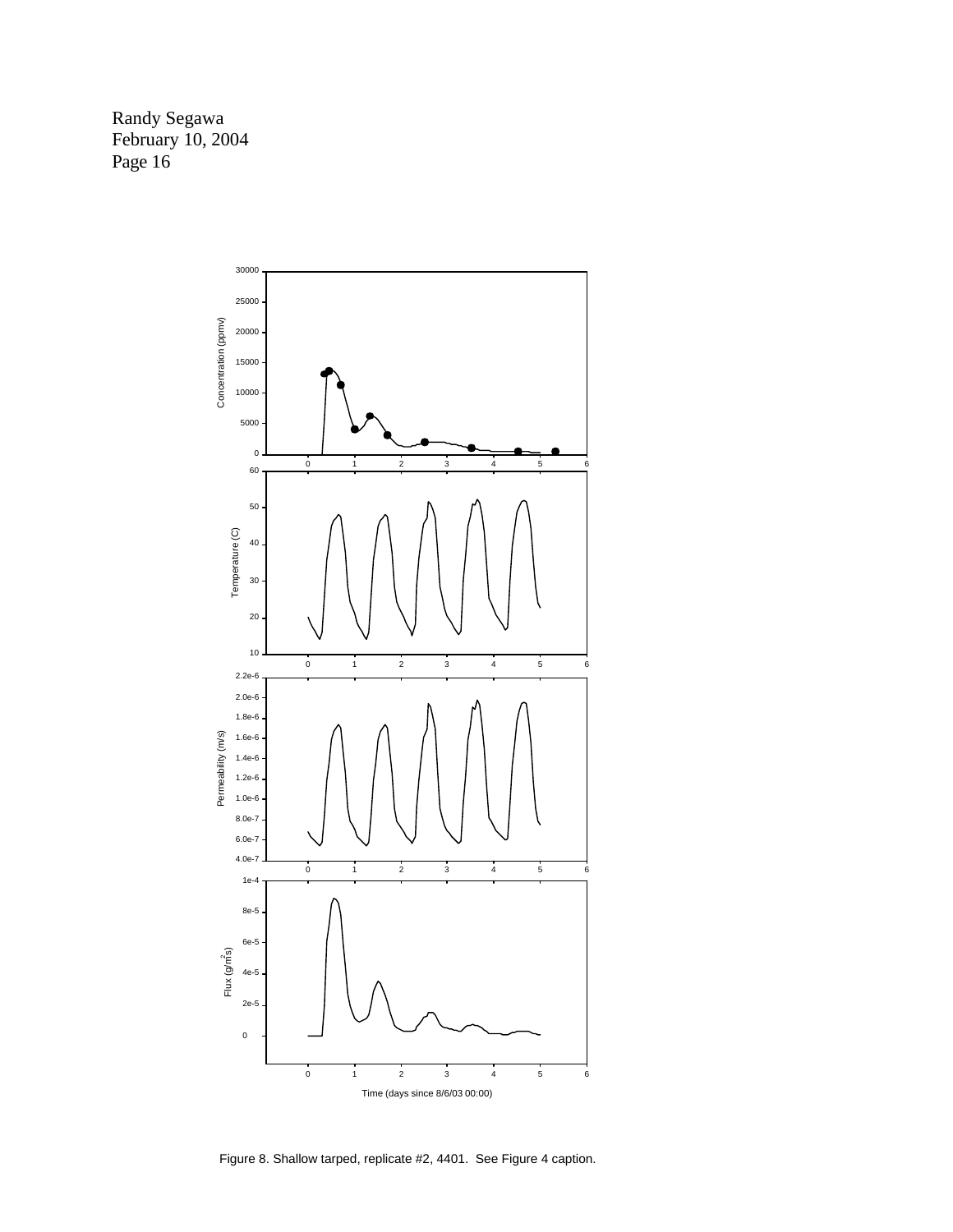

Figure 9. Shallow tarped, replicate #3. 4401. See Figure 4 caption.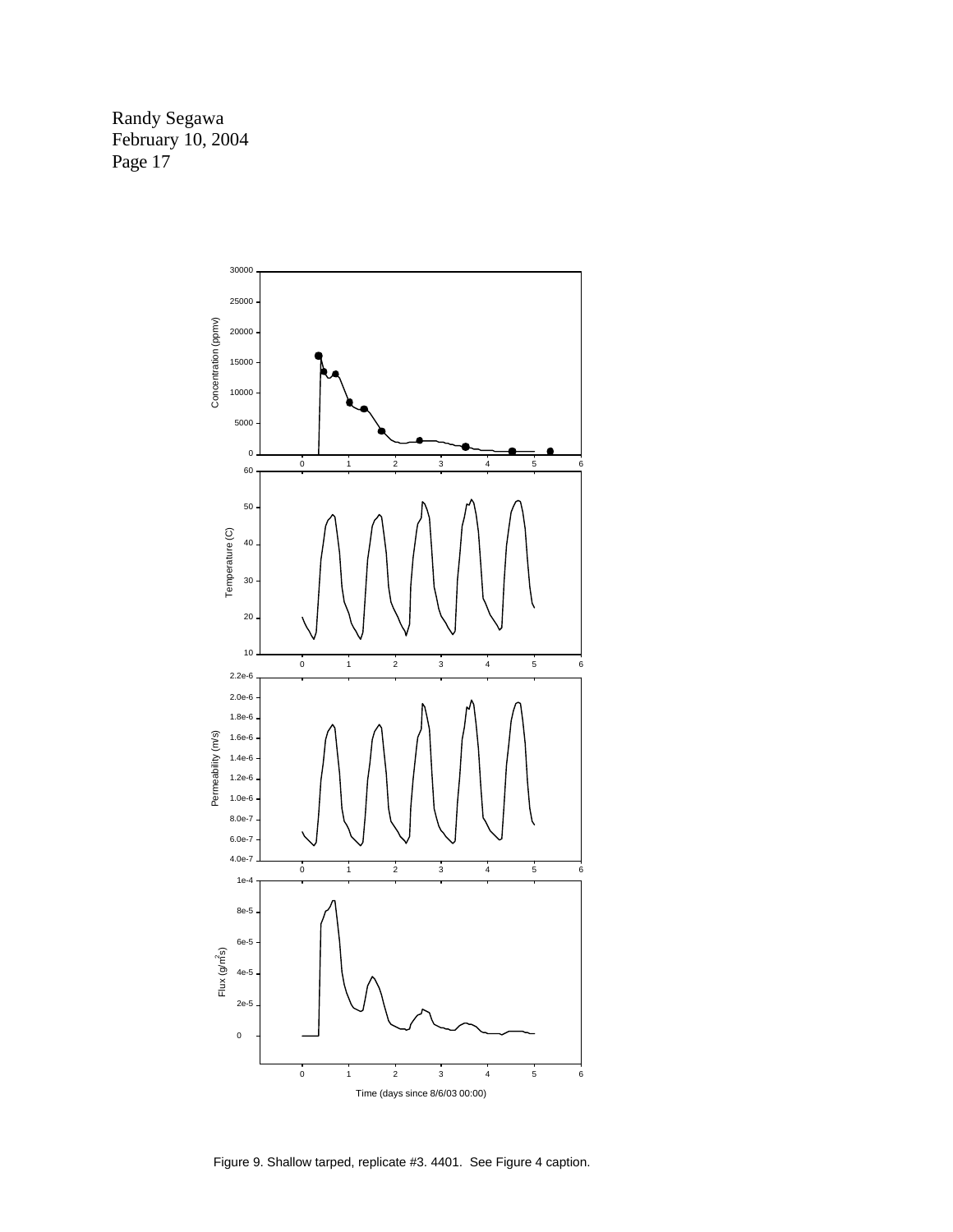

Figure 10. Deep tarped, replicate #1, 4402. See Figure 4 caption.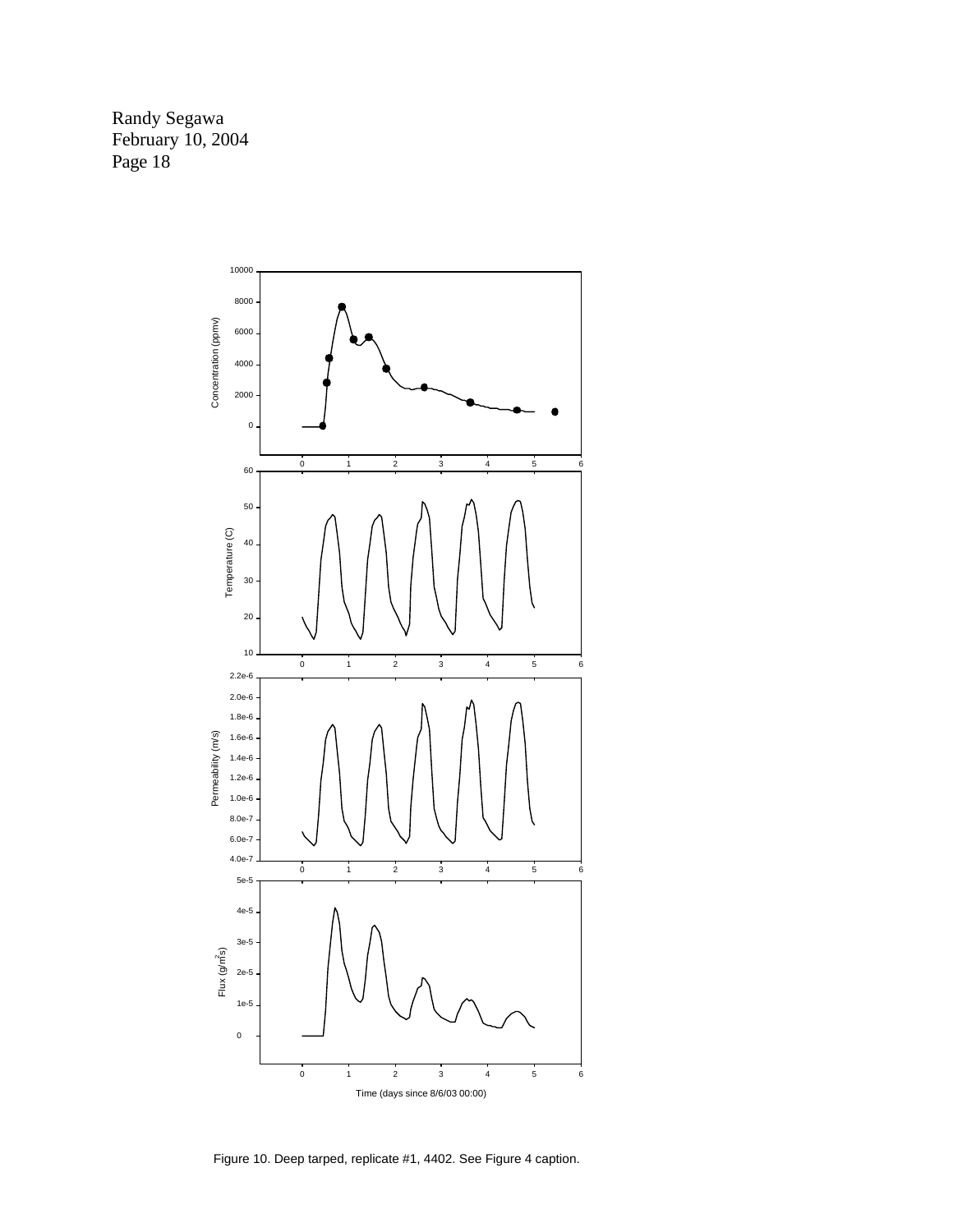

Figure 11. Deep tarped, replicate #2, 4402. See Figure 4 caption.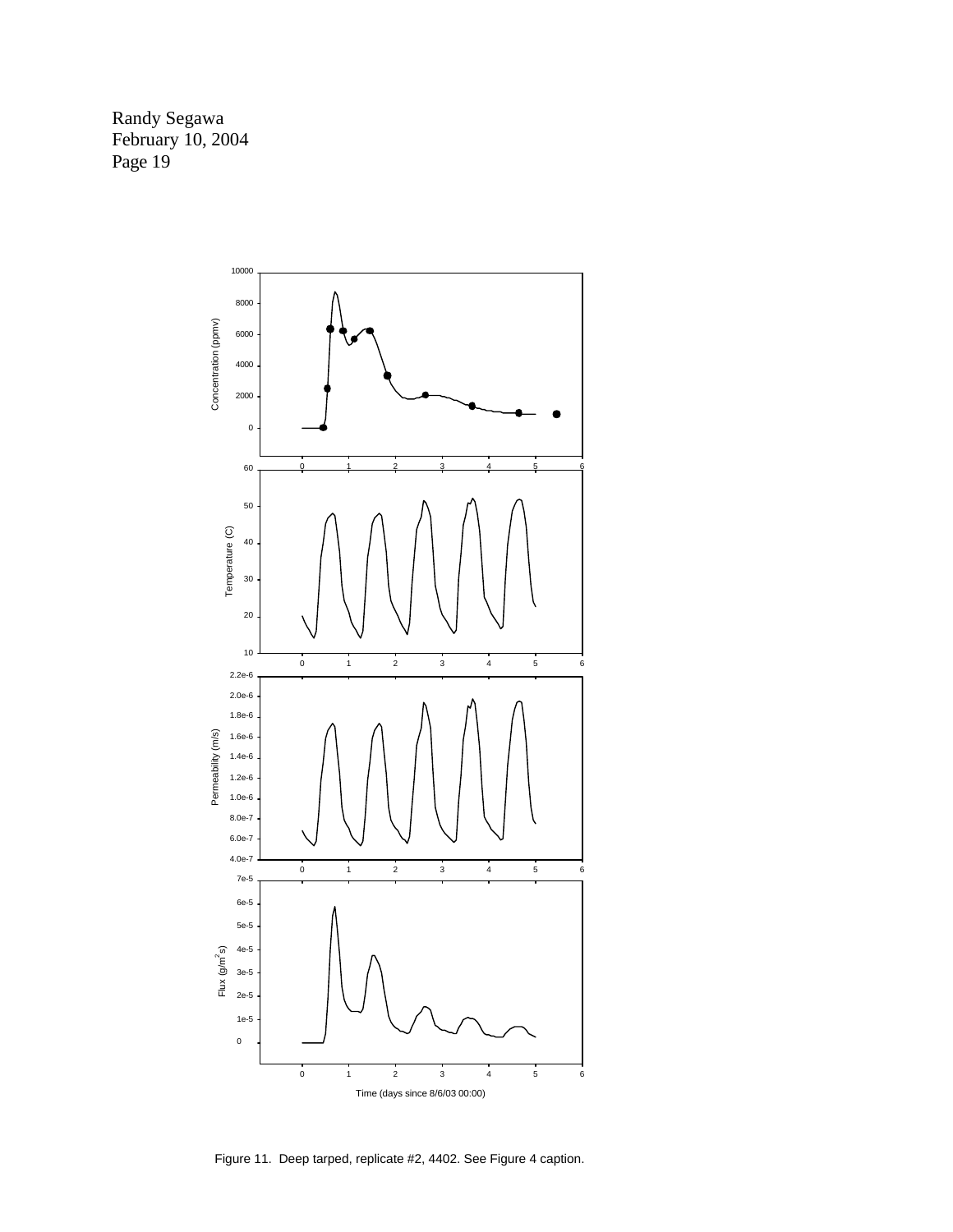

Figure 12. Deep tarped, replicate #3, 4402. See Figure 4 caption.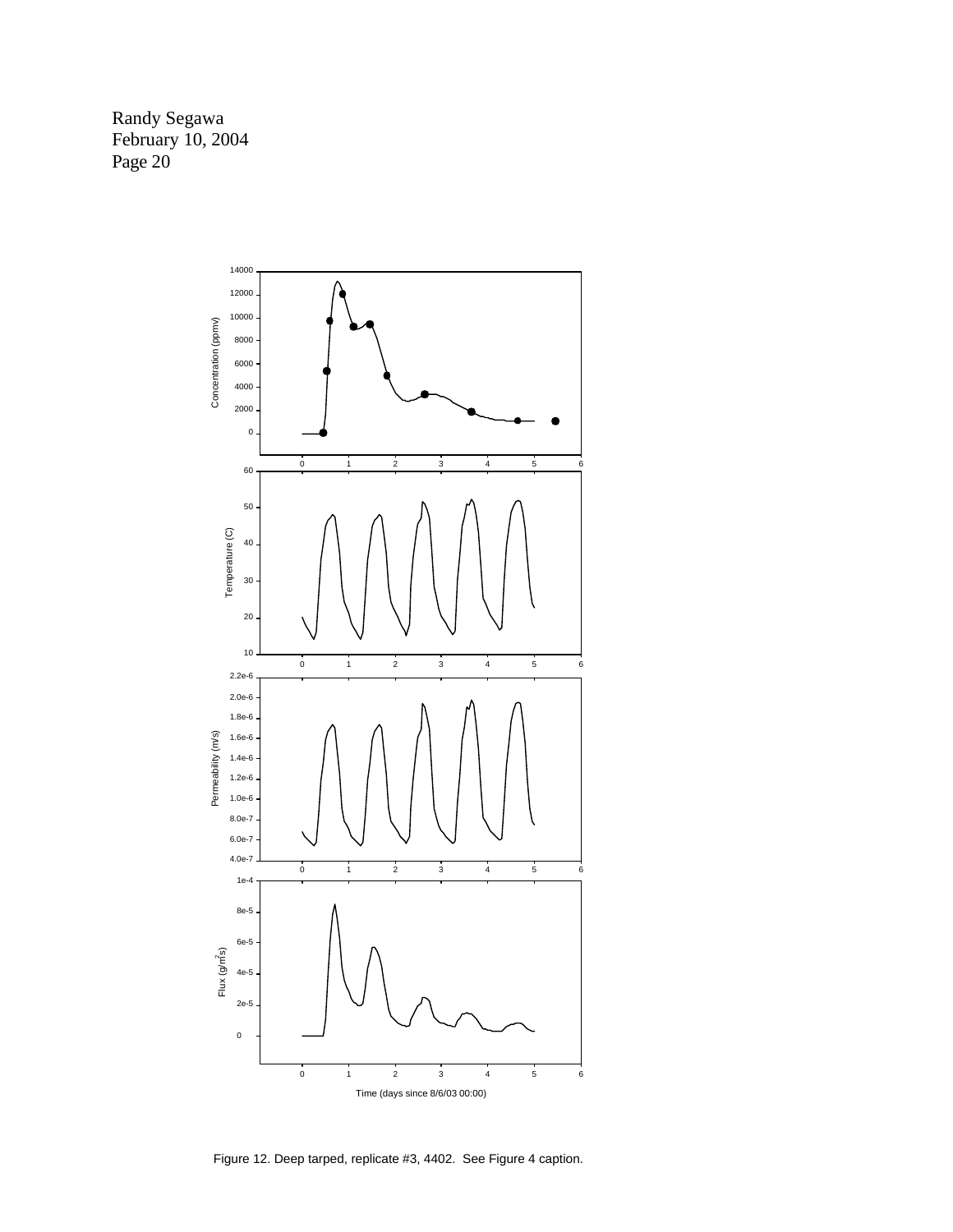

Figure 13. Shallow tarped, replicate #1, 4402. See Figure 4 caption.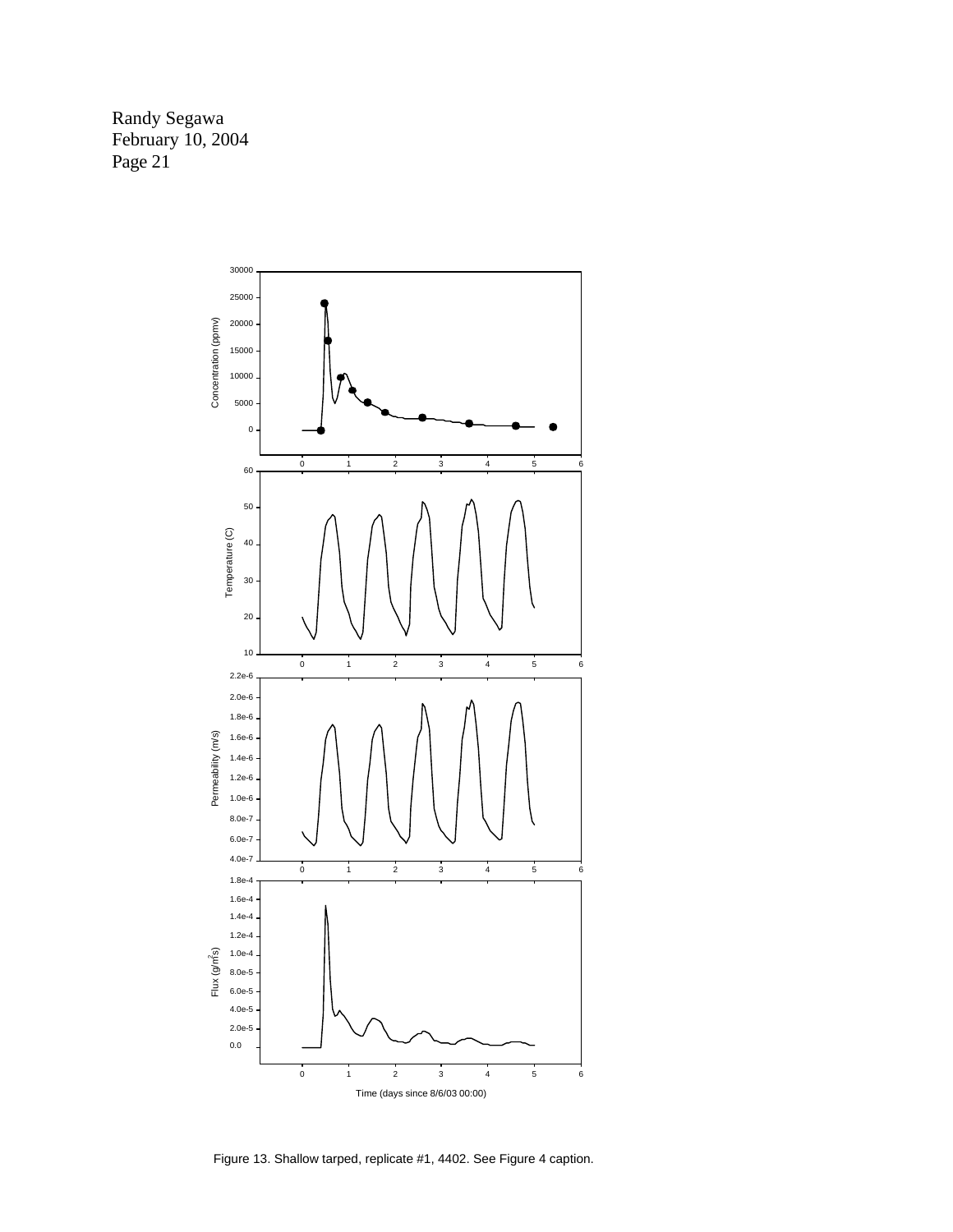

Figure 14. Shallow tarp, replicate #2, 4402. See Figure 4 caption.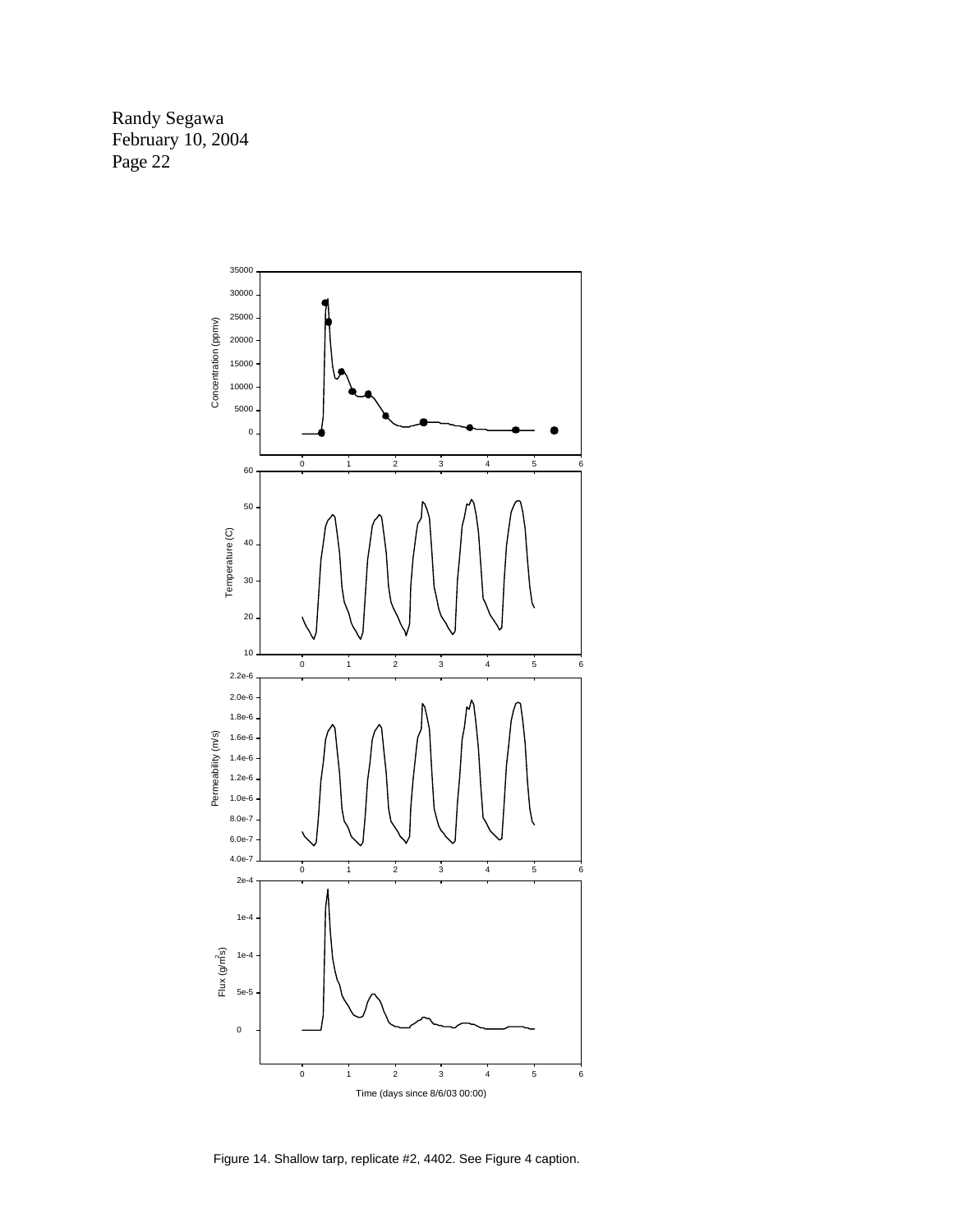

Figure 15. Shallow tarped, replicate #3, 4402. See Figure 4 caption.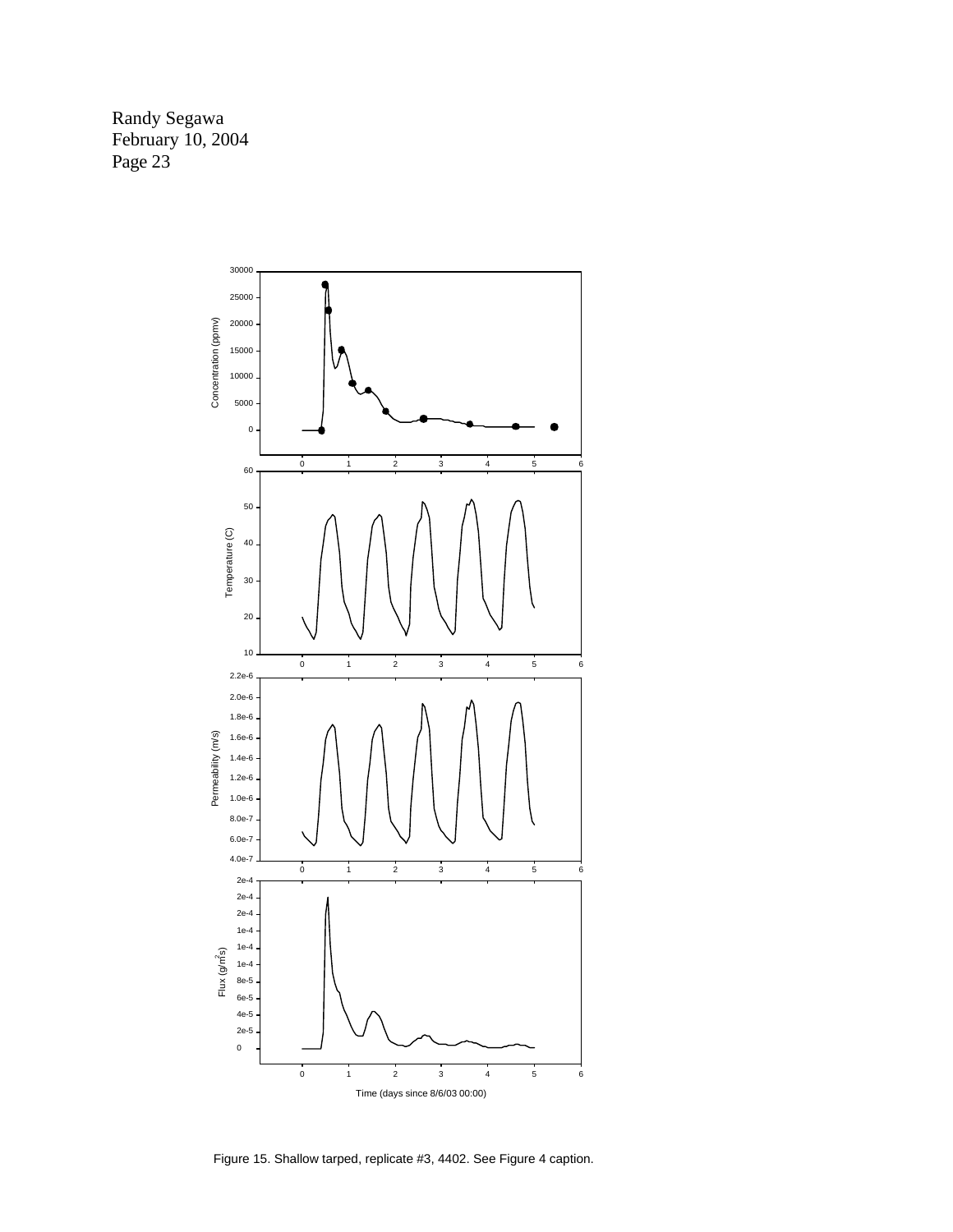Table 8 depicts the analysis of variance using the theoretical mass evolved from Table 7. The treatments were statistically different  $(p<0.01)$  with the shallow treatment about 1.8x the deep treatment. Based solely on laboratory measured permeability relationships in combination with the concentration difference, these results support the case for reducing the deep-tarped emission ratio.

Table 8. Analysis of variance of integrated 24-hour theoretical flux for deep vs shallow treatments.

| Individual 95% CIs For Mean          |
|--------------------------------------|
| Based on Pooled StDev                |
| --------+---------+---------+------  |
|                                      |
| ' - - - - - - * - - - - - - )        |
| -------+---------+---------+-------- |
| 4.00                                 |
|                                      |

While these calculated flux values are useful for comparing the two treatments in this particular study, they cannot be used for calculating off-site air concentrations and, hence, I have used the phrase 'theoretical mass' in Table 7. There are difficulties that occur in field situations, which are not present in the laboratory measurement of permeability. Protocols for the study of tarp permeability require careful scrutiny of tarping material in order to avoid testing samples which contain rips, tiny holes, folds, stretched areas or other anomalies. Rolling out the tarp during application probably creates microscopic holes, folds, or other features, which would increase tarp permeability. I have seen applications where noticeable tears were taped shut. Yagi et al. (1993) found with low density polyethylene tarp that over four flux-sampling locations the tarp thickness varied from 2.6 to 4.1 mil with consequent flux varying by a factor of 2.5 between the thinnest and thickest of the four locations. In addition to stretching, the presence of tiny holes could lead to large fluxes from small areas. Off-gassing is also likely from under the edge of the tarp, though tarp edges are typically buried beneath soil, which would slow down methyl bromide escape at the edge. Other circumstances may also arise such as animal activity on the tarp. I have observed tarp damage by crows. The manufacturing quality and additives can also affect tarp permeability. Gamliel et al. (1998) specifically cite 'production quality' (page 146) to be a major determinant of permeability. In addition, the presence of absence of various metal additives changed the permeability of high density polyethylene films by a factor of about ten (Gamliel et al, 1998 Table 3). While initial laboratory measurements indicated very low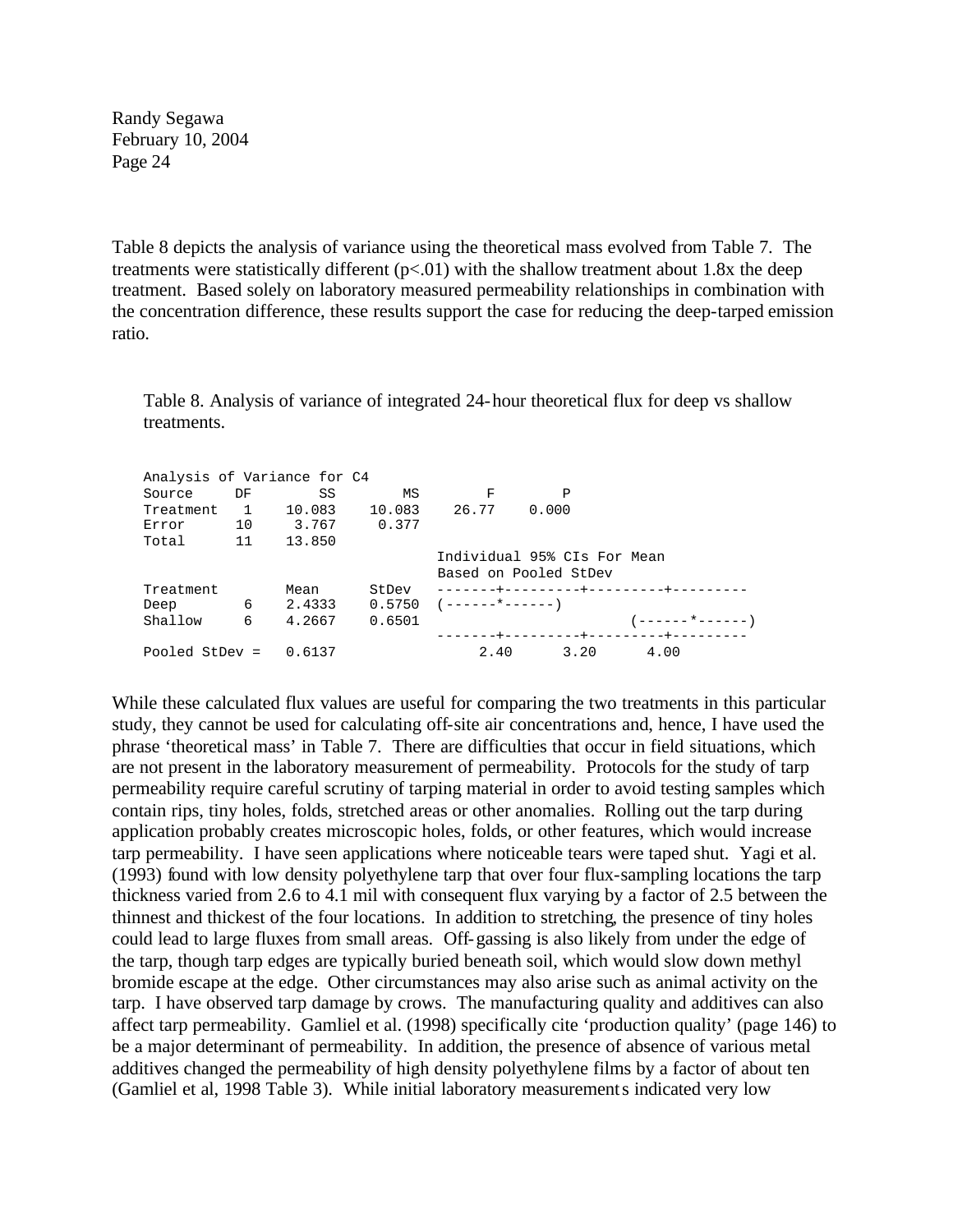permeability for virtually impermeable film (VIF), a subsequent side-by-side field trial using offsite air concentration field measurements comparing high density polypropylene to VIF showed no differences (Segawa and Kim 1998). Possible reasons for the lack of difference included tarp quality. Besides factors which may increase tarp permeability, there can be wind-induced flapping of tarps, which may result in higher rates of flux. For these reasons, predicting off-site air concentrations based on laboratory measured permeability is not reliable. However, within the context of this field study, the relative flux between the two treatments does seem like a reasonable comparison because all other conditions were held constant.

Two further questions arise from this study: Are off-site air concentrations likely to be a problem after tarp-cutting and how does the deep-tarp application affect worker exposure at tarp-cutting.

The deep application delayed and reduced the peak concentrations underneath the tarp. The general concentration function over time of deep versus shallow treatment showed a sudden, high peak for the shallow applications, followed by a relatively rapid tail-off. The deep treatments showed concentration peaks which were lower and delayed (skewed to right) compared to the shallow. However, the tail-off was not as abrupt, and from about day 3-5 the concentrations beneath the tarp in the deep treatments were higher than for shallow treatments.

In this study, off-site air concentrations were not made. It is not possible to directly estimate air concentrations. The off-site air concentrations would consist of a transient spike associated with tarp cutting and a longer tail-off due to continued release of methyl bromide from the soil. There is indirect evidence that methyl bromide soil storage levels at tarp cutting would be approximately similar between the two treatments. An analysis of variance of the cumulative flux over the five days of the study showed that there was no statistical difference between the deep- and shallow-tarped treatments  $(p>0.1)$ . This is weak evidence that off-site air concentrations will not be problematical from the deep-tarped application since shallow-tarped application do not pose such a problem and the lack of significant different between the cumulative fluxes hints that the soil storage of methyl bromide is also approximately the same.

With regard to immediate air concentrations of methyl bromide associated with tarp cutting, I have analyzed the concentrations under the tarp during the final interval. Table 9 shows this analysis. The concentrations below the tarp are statistically significantly different  $(p<0.01)$  with

|                        |    |                       |       |                             |              |     | Table 9. Analysis of Variance for Deep vs Shallow, Concentration (ppmv) |  |
|------------------------|----|-----------------------|-------|-----------------------------|--------------|-----|-------------------------------------------------------------------------|--|
| during final interval  |    |                       |       |                             |              |     |                                                                         |  |
| Source                 | DF | SS                    | MS    | - F                         | $\mathsf{P}$ |     |                                                                         |  |
| Treatment 1            |    | 665052                |       | 665052 21.46 0.001          |              |     |                                                                         |  |
|                        |    | Error 10 309879 30988 |       |                             |              |     |                                                                         |  |
| Total 11 974931        |    |                       |       |                             |              |     |                                                                         |  |
|                        |    |                       |       | Individual 95% CIs For Mean |              |     |                                                                         |  |
|                        |    |                       |       | Based on Pooled StDev       |              |     |                                                                         |  |
| Level N                |    | Mean                  |       |                             |              |     |                                                                         |  |
| Deep 6                 |    | 902.8                 | 230.9 |                             |              |     | $(---- + ----)$                                                         |  |
| Shallow                | 6  | 432.0                 |       | $93.1$ $(-----+-----)$      |              |     |                                                                         |  |
|                        |    |                       |       |                             |              |     |                                                                         |  |
| Pooled StDev = $176.0$ |    |                       |       |                             | 500 -        | 750 | 1000                                                                    |  |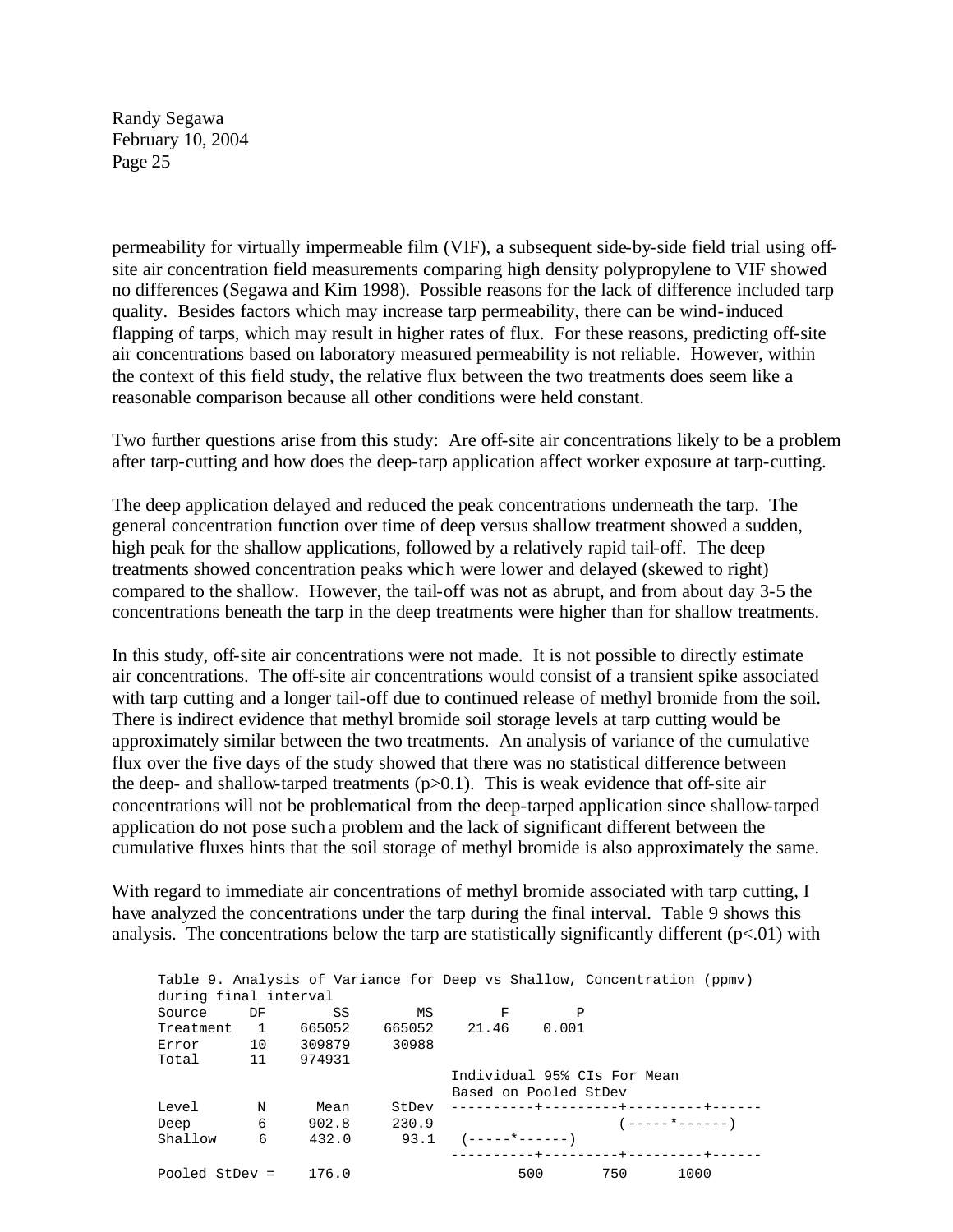the concentrations for the deep-tarped application approximately twice magnitude of the shallow-tarped application.. This indicates that the immediate, and transient release of gas from tarp cutting would lead to concentrations approximately twice as large as air concentrations from the shallow-tarped application.

cc: Kean S. Goh, Ph.D., Agriculture Program Supervisor IV Sally Powell, Senior Environmental Research Scientist

bcc: Johnson Surname File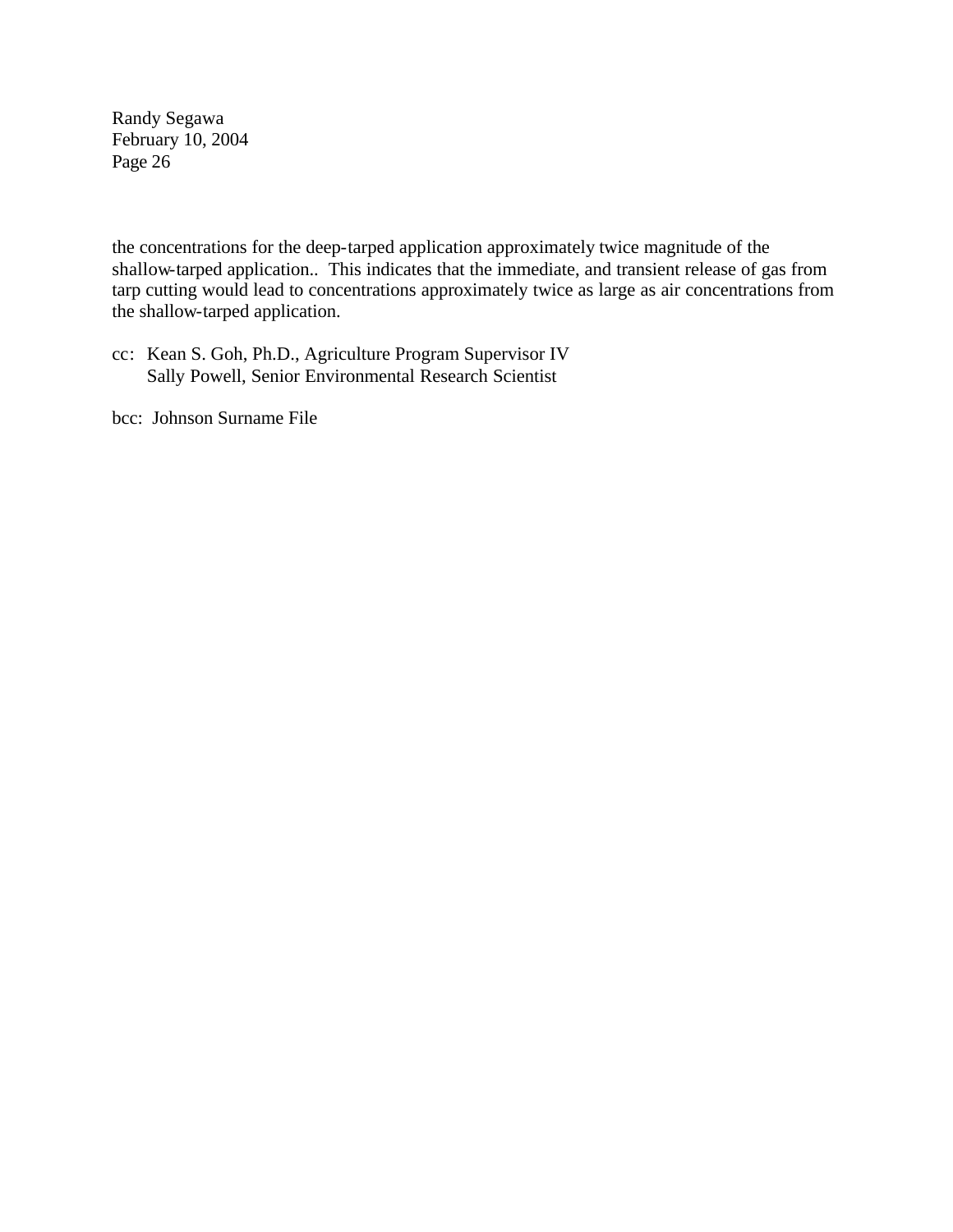#### **References**

Gamliel, Abraham, Avi Grinstein, Marina Beniches, Jaacov Katan, Jerome Fritsch, and Patrick Ducom. 1998. Permeability of plastic films to methyl bromide: A comparative laboratory study. Pestic. Sci 53:141-158.

Gillis, Matt and George Smith. 2003. Comparison of methyl bromide gas concentrations in the tarp soil inter-space: Deep broadcast tarped vs. shallow broadcast tarped fumigation. Bolsa Research, Hollister, CA. September 25, 2003. CDPR Library 123-0216 Tracking ID 202841.

Kolbezen, Martin J. and Fawzi J. Abu-El-Haj. 1977. Permeability of plastic films to fumigants p476-481 IN Proceedings of the 7th International Agricultural Plastics Congress in San Diego, California, April 11-16, 1977. Sponsored by National Agricultural Plastics Association in cooperation with the University of California Cooperative Extension Service and the United States Department of Agriculture ARS and University of Arizona Environmental Research Laboratory Department of Horticulture.

Press, William H., Saul A. Teukolsky, William T. Vetterling and Brian P. Flannery. 1996. Numerical Recipes in Fortran 77 The Art of Scientific Computing Second Edition Volume 1 of Fortran Numerical Recipes. Cambridge University Press, New York, New York.

Segawa, Randall and Dave Kim. 1998. Monitoring results from virtually impermeable film and high density polyethlene (high barrier) tarped, shallow injection methyl bromide application in Orange County. Memorandum to Douglas Y. Okumura dated September 8, 1998.

Silk Software. Un-Scan-It Version 5.0. User's Manual for Windows.P.O. Box 533, Orem, Utah.

Yagi, K., Jody Williams, N.Y. Wang and R.J. Cicerone. 1993. Agricultural soil fumigation as a source of atmospheric methyl bromide. Proc. Natl. Acad. Sci., USA 90:8420-8423 Agricultural Sciences.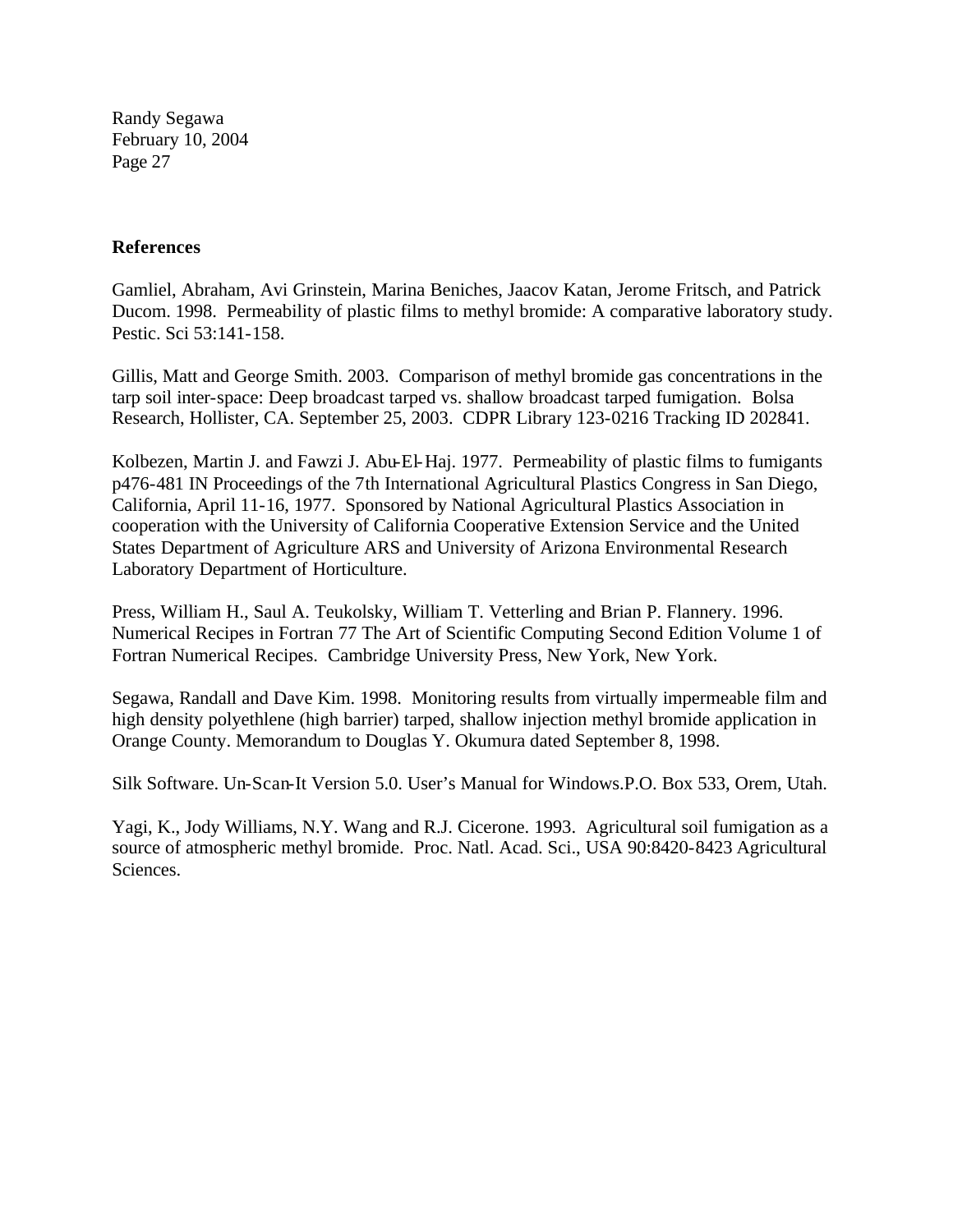### **Appendix 1. Questions posed to Matt Gillis of Tri-Cal based on Phase 1 review. Responses from Matt Gillis indented below question.**

**Questions on study: Comparison of methyl bromide gas concentrations in the tarp soil inter-space: Deep broadcast tarped vs shallow broadcast tarped fumigation.** 

- 1. Appendix 8, pg 70 shows a sample (?) calibration file. When I regress the first column (Lvl.Area/ht.) on the second column (Amount), I get  $Y=0.202X+265$ . The analysis printed below the graph shows Y=0.0000Xy+0.2378X. Why are these equations different? The selected calibration method was non-linear, "Quadratic through the origin  $(Ax^2 + Bx)$ ". In printing out the curve, the print font was different than the screen font, the Ax2 was printed as "AXy", with "A" being 0.0000 and " $x^2$ " as Xy. The software we use to interface with the GC allows for several regression types for calibration. -The regression type used was selected because it provided the best r<sup>2</sup>. Linear regression may provide good r<sup>2</sup>, however, it does not necessarily follow real world instrument response over a wide range of concentrations. GC with FID often has a slight convex slope over a wide range of concentrations; i.e., it is not truly linear. We typically choose the regression type that gives the best r², since we have that option.
- 2. Table 4 (Appendix 5, pg 43) lists QC data. The samples with sort codes 5,6,7 appear to come from a different calibration equation than the other 10 samples for interval 1. How does this occur?

These values were used because they were from the same standard matrix and also the analysis of the standard injections fell within the range or bracketed the sample analysis period, so all of those samples were utilized. In this table, the value of interest is the peak area, which does not depend upon a calibration equation, and as such allows these samples to be used without biasing the results.

3. Table 4 (pg43), the coefficient of variations are based on the peak. Since different calibration equations are used on different samples, shouldn't the coefficient of variation be based on the estimated concentration, instead of on peak area?

The coefficients of variation in Table 4 are based upon the data used in the recovery calculations in preceding columns as an estimate of the variation in those means. See answer to 4 below

4. Table 4 (pg43), the recovery calculations are based on peak area. Since different calibration equations are used on different samples, shouldn't the recovery calculations be based on concentration instead of peak area?

No, because the concentration is a constant since we are evaluating the same apple not comparing different apples. The same gas standard matrix from the same source cylinder is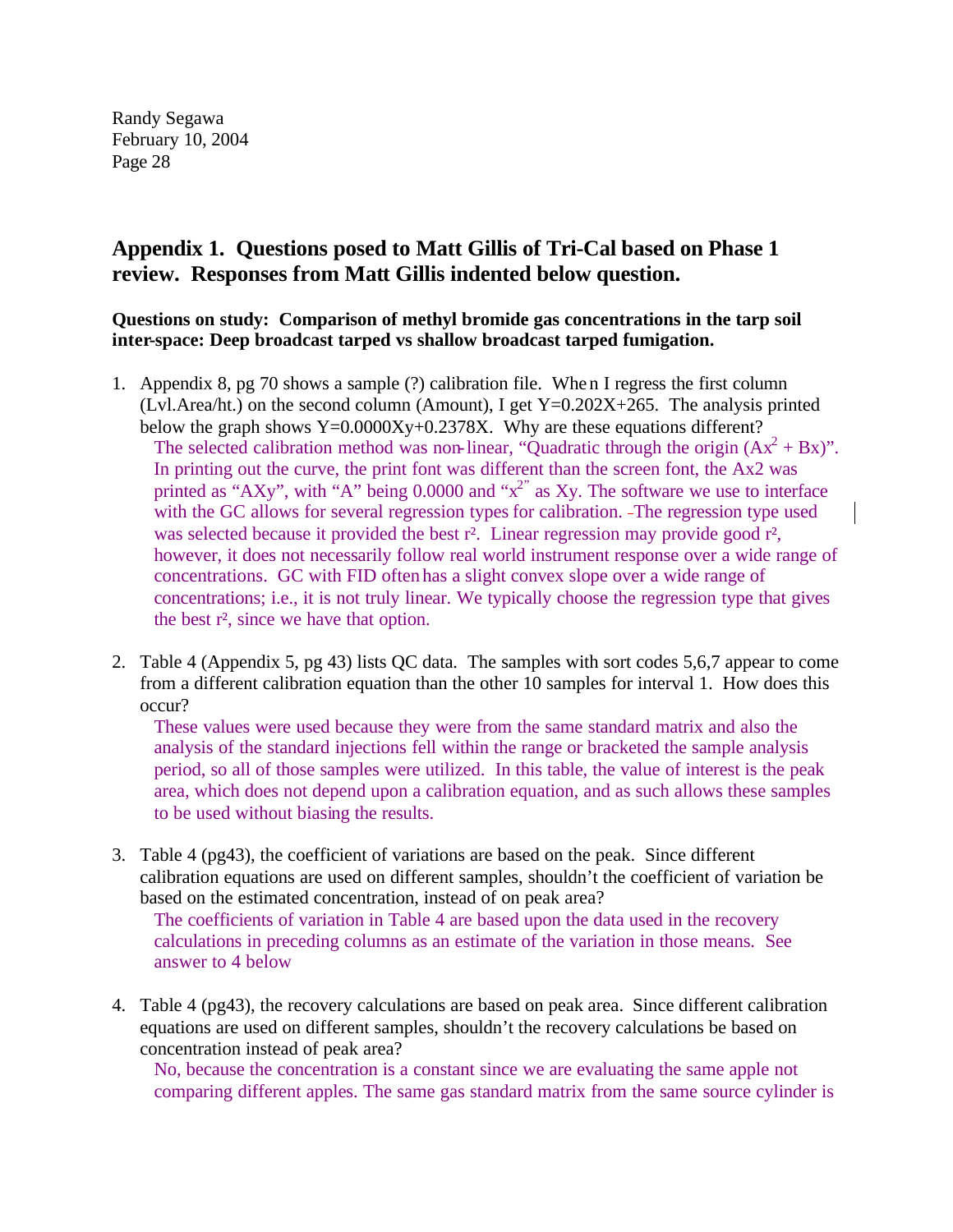> used for the field recovery samples as for "time 0" samples run during the analysis for each interval. The purpose of using peak area is that it is independent of calibration and takes into account variations in instrument response, as well, which accounts for that source of variability. The primary variable is the average magnitude of instrument response to the sample matrix. Using concentrations would factor out short term variation due to instrument response because determination of concentration is secondary to the GC response to the same matrix.

- 5. Are the concentrations shown in Table 3 adjusted to a standard set of conditions? That is, the temperatures at which the samples were collected varied as much as 90F (Graph 9, pg73 from 65 to 155F). Are the calculated concentrations normalized for temperature effects. As referenced in the protocol this study compares relative differences between treatments over time. Because samples for each interval were collected under the same conditions, normalizing the data would not change the relative differences between treatments. So, although overall normalization would provide some relevance on an academic level, it was unnecessary for the purpose of this study.
- 6. The 18 inch soil temperatures in Graph 8 (pg72) appear to take unexpected and potentially anomalous dips, for example, at 6AM 8/7/03 where the temperature drops from about 83 to 71F. Why is this?

I don't know. The 5 spikes that appear in the graphs do not appear with the other two data loggers data sets, so they were probably voltage spikes.

- 7. Pg 71, units of temperature shown as C, but are probably F. You are correct, it is  ${}^{\circ}$ F. That graph did not get changed.
- 8. How often did you run a calibration curve? On the 1st day of analysis, 6 calibration curves were generated before the days' analysis was complete. The validity of the final curve was verified daily and after every 10 samples by use of QC check standards.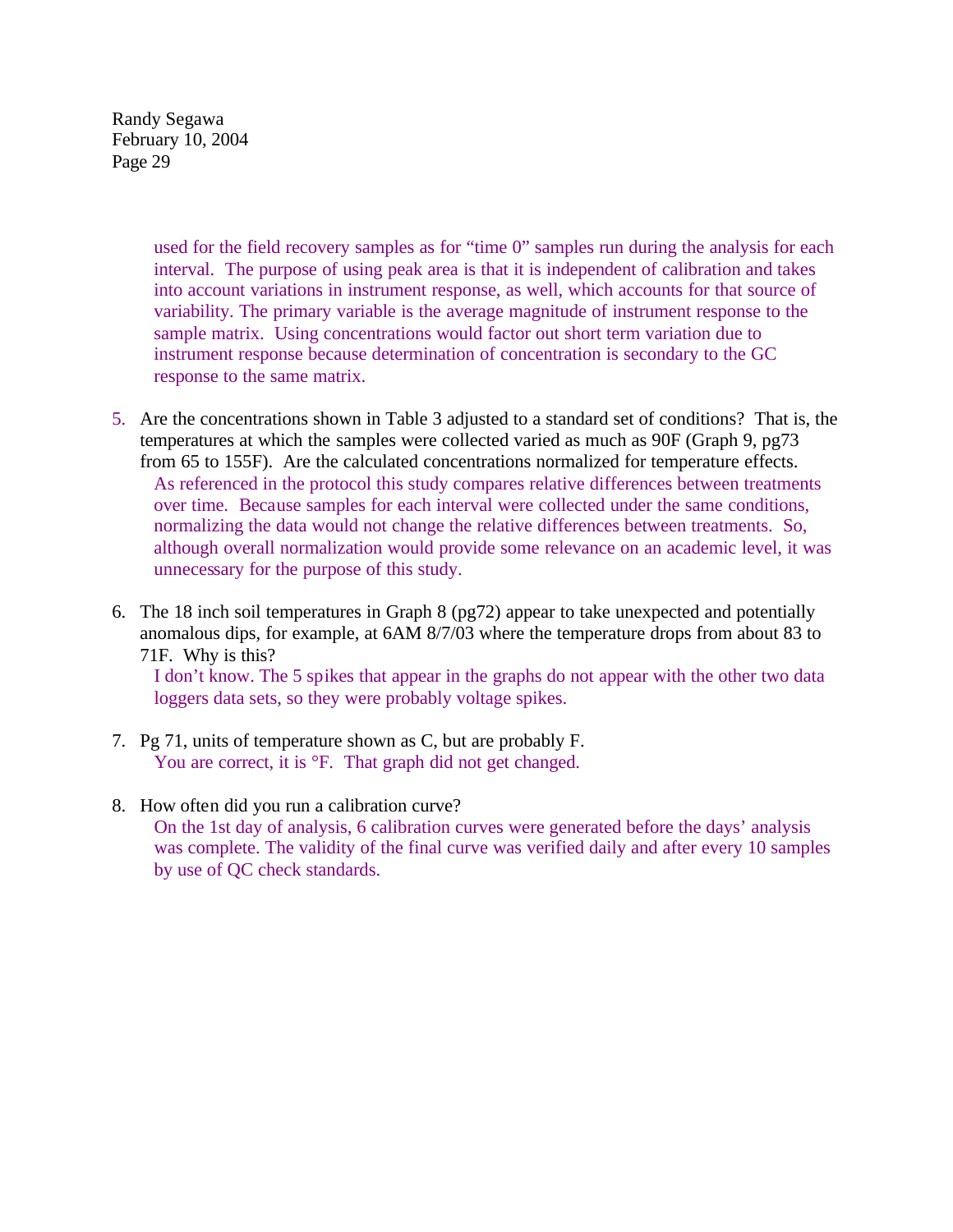9. Can you provide more exact map of where the samples were taken? Both field maps indicate that they were not drawn to scale and it's not clear to me where the samples were drawn. Yes, I can provide a more detailed map of the sampling locations, although the map is reasonably descriptive. The sampling locations were selected based upon sampling across the swath and away from the ends of the passes. The photo below that may help with the description.



10. The SOP #BR-FD-03, section 8.1 Syringe gas sample storage stability and recovery describes a recovery method which uses the estimated and standard gas concentrations instead of the peak areas. How does this recovery method based on estimated and know n concentrations relate to the peak area method which was described in the study?

The SOP says either concentration or response (peak area), "*The ratio of the SSFR to the gas standard concentration (or response) is the correction factor:*" See answer to #3 above.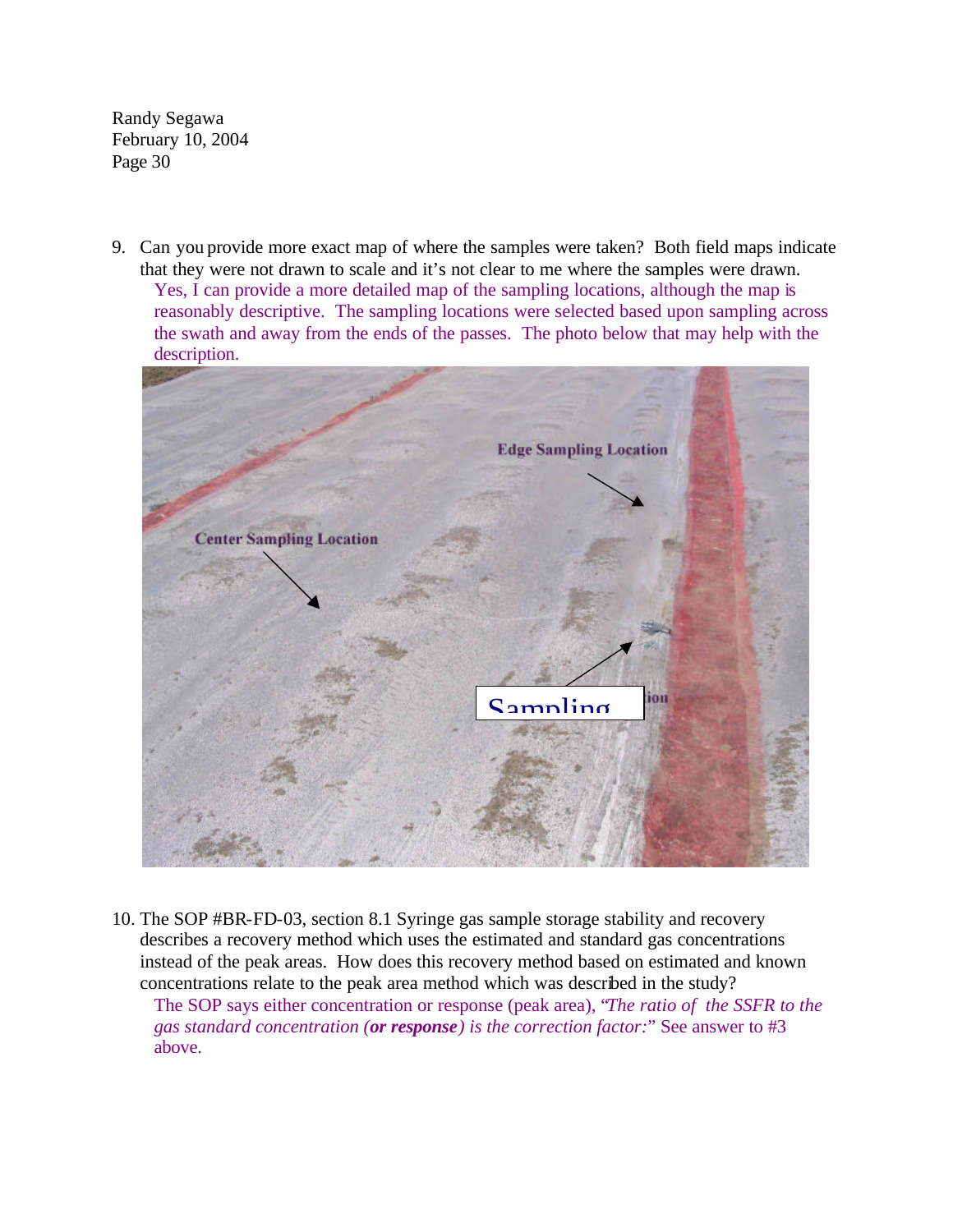- 11. The SOP #BR-AP-001 (pg3) states "Examine the sheet of film to be tested and select portions for sampling that are representative of undamaged film; i.e., free of holes, abrasions, creases, etc." and "Be careful not to stretch the film during the unrolling/sampling process." In conducting permeability studies, what percentage of the film is acceptable for testing? Usually most of the film is acceptable. Generally speaking, it is very seldom that film samples are rejected. These procedures were developed for personnel to select representative samples of film. Only a small area is tested in the apparatus, so it is important that it is not collected from damaged or unrepresentative portions, since this would disproportionately impact permeability measurements.
	- Do you have studies indicating the effect of stretching on the permeability? No, we do not have studies indicating the effect of stretching on permeability. The reason this is stated in the SOP is that we consider it good procedure.
- 12. Did either shallow or deep application use closing shoes and/or compaction roller? No.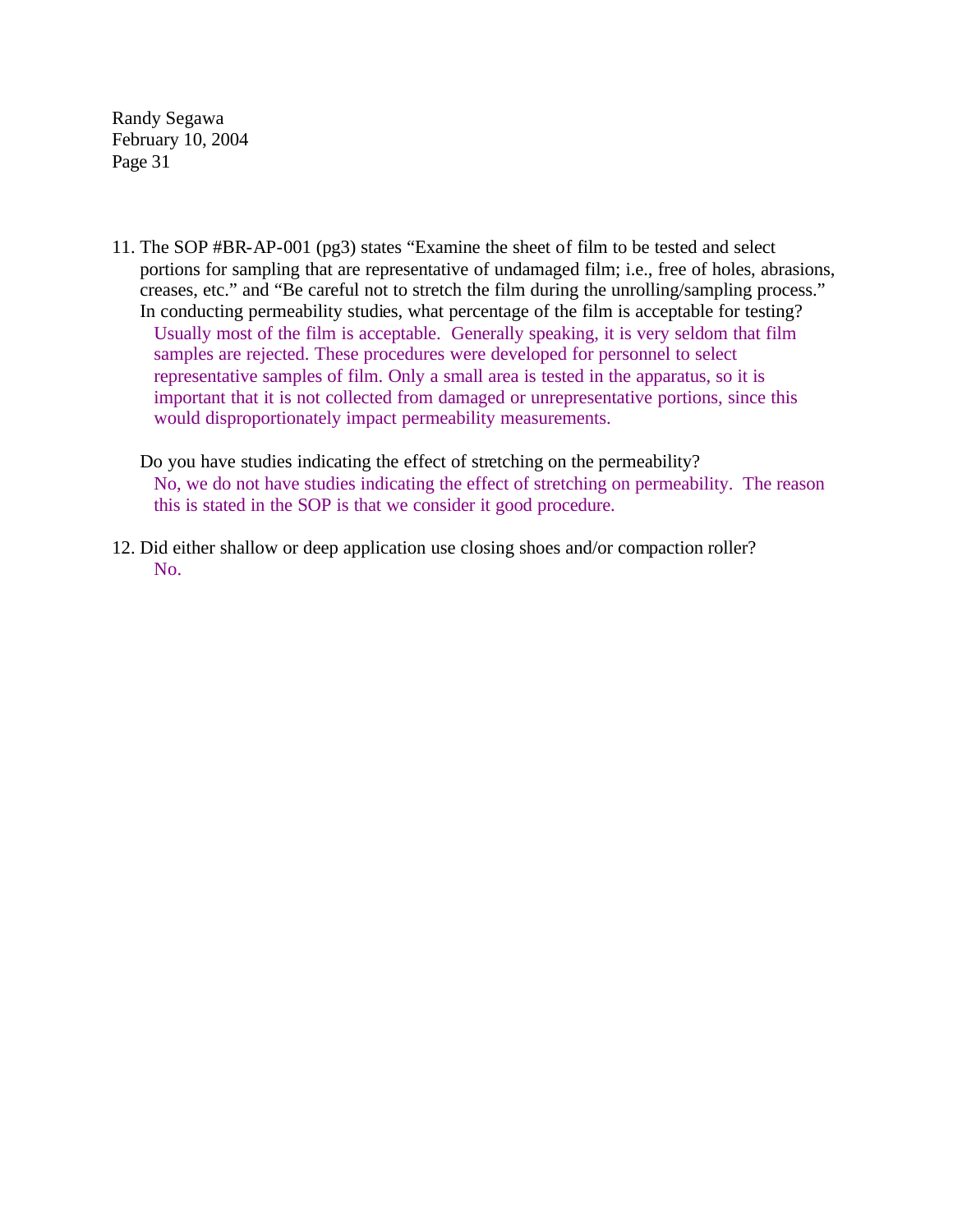**Appendix 2. FORTRAN source code listing for FLUXEST3.FOR.**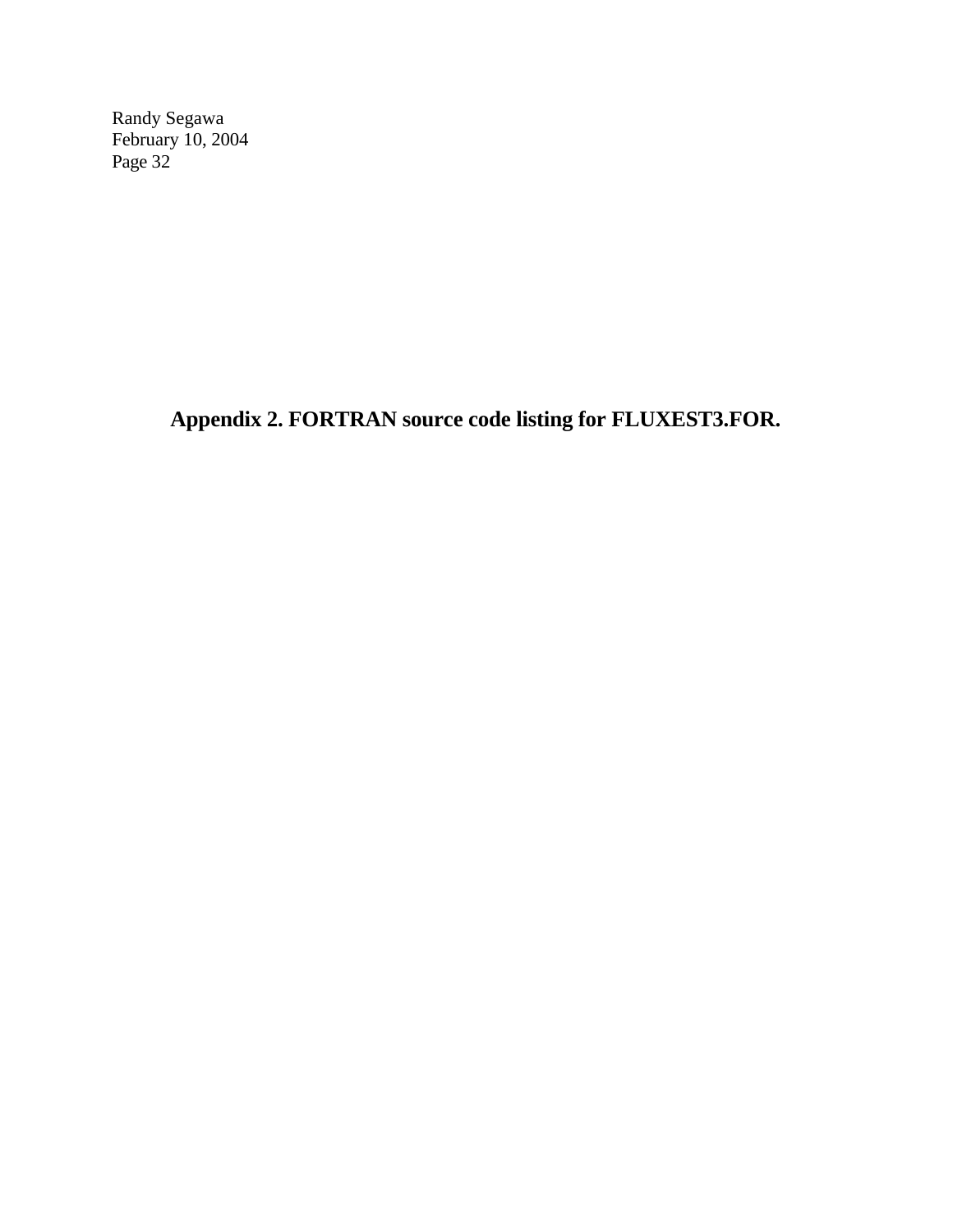C Last change: BJ 14 Jan 2004 9:41 am program fluxest3 cccccccccccccccccccccccccccccccc  $\mathcal{C}$ c 1/13/04 there was a problem with fluxest2. The cubic spline interpolator gav e c negative values for two of the shallow treatments in the group 4401. This c is a function of the cubic spline algorithm becuase i input thedata into table c curve and asked for spline interpolation and the same thing happeneed. c therefore, to fix this, i will use linear interpolator for region from c start of app (conc=0) to first measured value, then cublic spline after c that based on that set of points, because those seemed to interpolate pretty c well, the cubic sline for 4402 shalow and for all of deep seemed ok c i will use the fluxest2 algorithms for the 9 cases as before, and for the c three cases where 4401 and shallow i will use the linear segment followed by c the cublic spline based on those measured values the output files will be .OF3 (fluxest3) instead of OUT c C THE T,C ARRAYS FOR THE THREE SHALLOW ONES WILL BE SET UP TO ONLY REFLECT C THE MEASUREMENTS USED IN THE SPLIN, I.E. THE FIRST 'MEASUREMENT' WHICH I AM C ACTRUALLY ADDING IS THE 0 CONCENTRATION AT THE START OF THE APPLICATION TIME C HOWEVER THE ESTIM FUNCTION WILL NOW NEED TO KNOW WHICH CASE IT IS WORKING C ON, AND WILL NEED THE TIME THAT THE APPLICATION STARTED, SINCE THAT WILL NO LONGER BE IN T,C C c cccccccccccccccccccccccccccccccccccc  $\mathcal{C}$  $\mathcal{C}$ c fluxest2, based on fluxest1, adds a loop to cycle through the 12 csv files containing c the concentration information, for each file, fluxest2 will create an output file c using the first six characters of the input file name and containing a data table with c the time (days since 8/6/03 00:00) and concentration, temperature, permeability, and c flux. This file can be used for graphing. c also a community output file will be created which gives the integral of the flux c over each day of positive concentrations, the final integral may be for less than 24 hours c together with the starting time value, and the integral over the entire period, c along with the identifying characters of the data set c i examineed th eoutput from fluxest2 by grahing and by handcalculting a selected set of vlues c the results seemed to be ok C THE INPUT FILES ARE 4401D1.CSV, 4401D2.CSV ETC C THE INDIVIDUALOUTPUT FILES FOR GRAPHING ARE 4401D1.OUT, 4401D2.OUT ETC THE COMMON OUPTUT FILE IS FLUXEST2.OUT C c a new function, flux, was created which is used to calculate the flux and is c set up as an external function in order to be called by qromb, the integration routine c c C C  $\mathcal{C}$  $\Gamma$ ccccccccccccccccccccccccccccccccccccccccccccccccccccccccccccccccccccccccc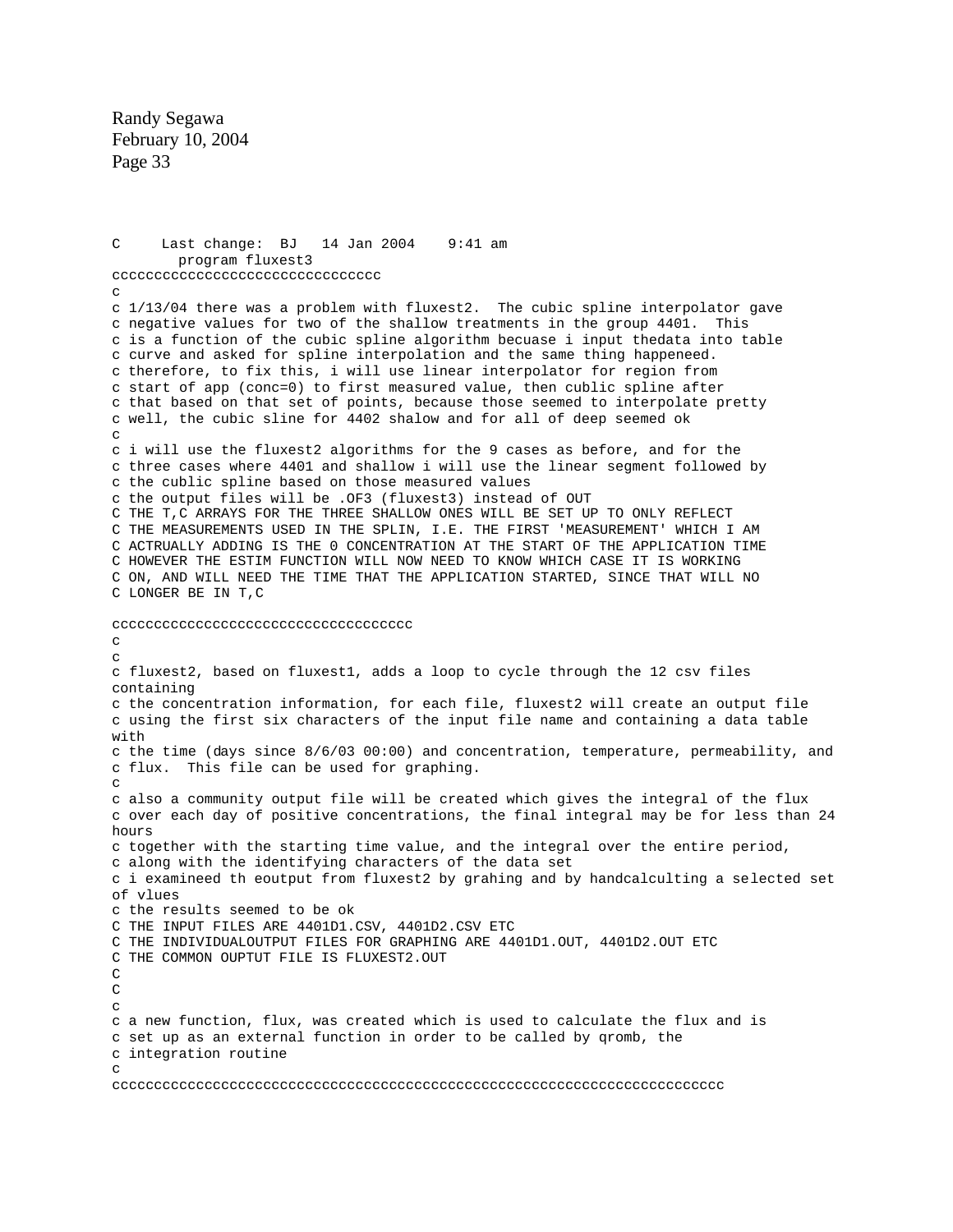implicit none REAL t(100), c(100) !time after app and concentration REAL Y2(100),YP1,YPN !Y2 IS TABLE OF 2ND DERIVITIVES, YP1,YP2 FIRST DERIVITIVE AT FIRST AND LAST POINTS CHARACTER\*50 FIN,FOUT REAL DX ,DY,ESTIM,FLUXF INTEGER COUNT, I,J,K,L,M,IK COMMON /KEY/T,C,Y2,COUNT,TTHRES !COMMON TO COMMUNICATE WITH FUNCTION COMMON /LINSHALL/SHAL4401 !PASSES INFO TO ESTIM NEEDED TO LINEARIZE FIRST SEGMENT OF 4401 SHALLOW CASES LOGICAL SHAL4401 !TRUE IF WORKING ON IBIG=4,5, OR 6 (I.E. SHALLOW 4401) EXTERNAL ESTIM,FLUXF !ESTIM FUNCTION ESTIMATES CONCENTRATION, FLUXF ESTIMATES FLUX COMMON / FORFLUX/UNSCAN, IUNSCAN REAL SS24,SS120 CHARACTER\*10 TMPC CHARACTER\*10 FINS(12) REAL ZERTIM(12) INTEGER IBIG DATA FINS/'4401D1.CSV','4401D2.CSV','4401D3.CSV','4401S1.CSV', 1 '4401S2.CSV','4401S3.CSV','4402D1.CSV','4402D2.CSV', 1 '4402D3.CSV','4402S1.CSV','4402S2.CSV','4402S3.CSV'/ DATA ZERTIM/.31,.32,.32,.33,.34,.35,.45,.46,.46,.42,.43,.43/ REAL unscan(2,2000) !arrayunscan will hold fahrenheit temperatures from unscan it 1=time,2=temperature F INTEGER IUNSCAN REAL TM(501),CNC(501),TEMPX(501),PERMEA(501),FLUX(501) REAL TFACT REAL INTERP,ST,TTHRES REAL INTSTRT, INTEND, QRINT(5), LENINT(5), DAY5 c combining conc24 (spline interpolated concentration) and permeab (time and temperature c during study and estimated permeability as a function of temperature) c into a single program to estimate the flux c the concentration, time function needs to have the x values converted to c fractional days and to reset the starting point to  $00i008/6/03$  in order to c match the temperature function i introduced a linear interpolator to give me the temperature functions c c at points of my choosing cfirst stab will be simply going at 100 intervals, estimating the relevant quantitites c and priting out table so that i can graph and assess comments below for program predecessor ccccccccccccccccccccccccccccccccccccccccccc conc24 c program conc24 reads a file containing concentration measurements and hooks the measurements into a cubic c c spline interpolator to set up a function, which is then c integrated over 24 hours since application to estimate c something that is proportional to flux  $\mathcal{C}$  $\mathcal{C}$  $\mathcal{C}$ c c cccccccccccccccccccccccccccccccc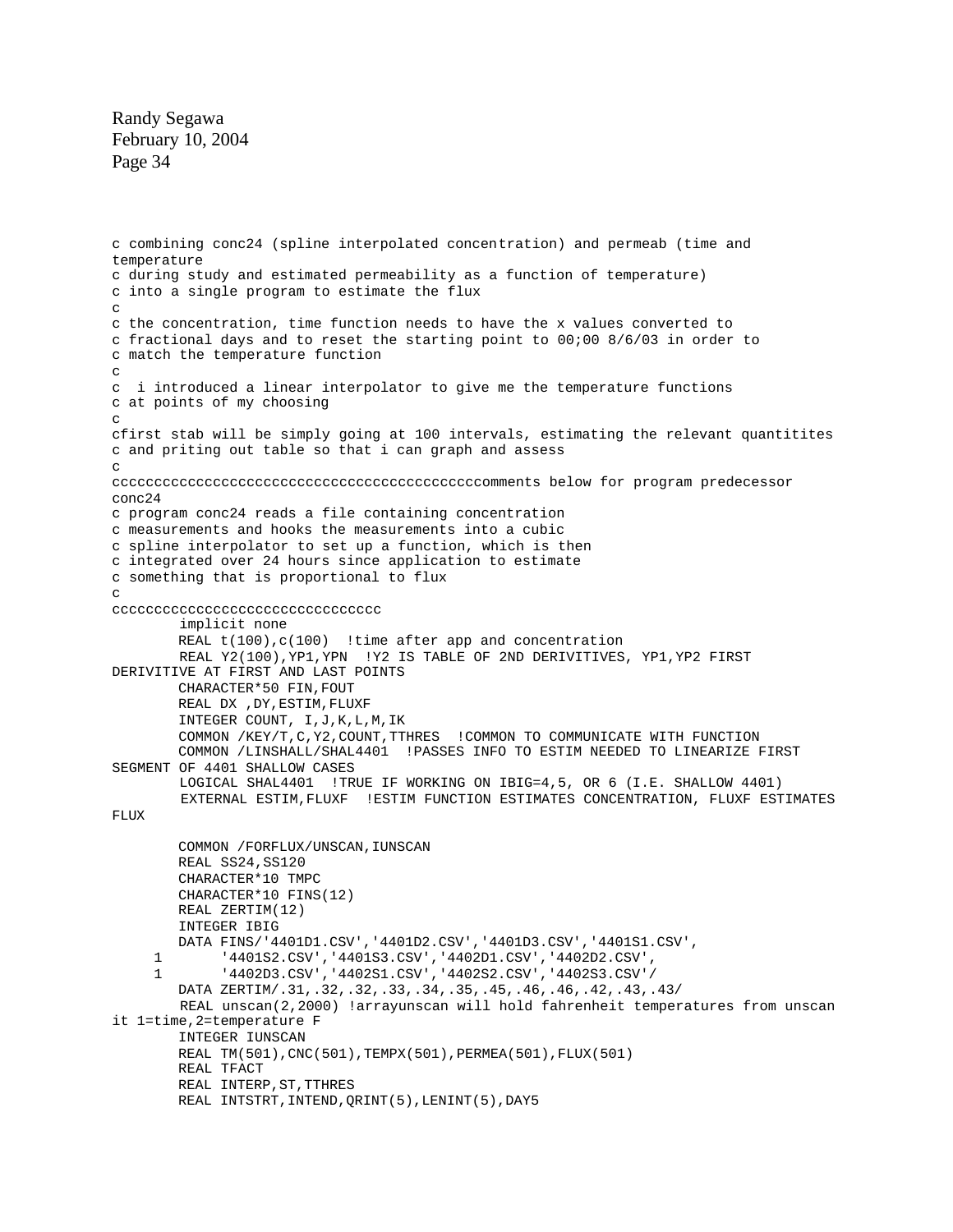REAL tttx, ttty  $\overline{C}$ C CREATE COMMON OUTPUT FILE WHICH WILL HOLD THE INTEGRALS, START TIMES AND FILE NAME OPEN(UNIT=12,STATUS='UNKNOWN',FILE='FLUXEST3.OUT') !COMMON OUTPUT FILE IS UNIT 12 WRITE(12,444) 444 FORMAT(1X,'FILENAME INTDAY1 INTDAY2 INTDAY3', 1 6x, 1'INTDAY4 INTDAY5 LENDAY1 LENDAY2 LENDAY3 ',<br>2' LENDAY4 LENDAY5 FULLQ FULLLENDAY') FULLLENDAY') GET TEMPERATURE DATA, SAME TEMPERATURE DATA USED FOR ALL DATA SETS C C NOW READ IN UNSCANIT INFO AND GET IT READY FOR USE OPEN(UNIT=1,STATUS='OLD',FILE='401D.CSV') !THIS FILE CONTAINS TIME,TEMPRATURE DATA FOR 4401 DEEP 5 DAYS IUNSCAN=0 1111 CONTINUE READ(1,\*,END=115)UNSCAN(1,IUNSCAN+1),UNSCAN(2,IUNSCAN+1) IUNSCAN=IUNSCAN+1 GOTO1111 115 CONTINUE WRITE(6,116)IUNSCAN 116 FORMAT(1X,'TEMPERATURE FILE READ IN WITH ',I6,' POINTS....') CLOSE(1) WRITE(6,119) 119 FORMAT(1X,'CONVERTING FAHRENHEIT VALUES TO CENTIGRADE.........') DO I=1,IUNSCAN UNSCAN(2,I)=(UNSCAN(2,I)-32)\*(5./9.) !CONVERT FROM FAHRENHEIT TO CENTIGRADE END DO C NOW SET UP BIG LOOP TO RUN THROUGH 12 CONCENTRATION DATA FILES DO 9999 IBIG=1,12 IF(IBIG.GE.4.AND.IBIG.LE.6)THEN SHAL4401=.TRUE. !THIS IS ONE OF THE SHALLOW TTMNTS IN 4401 ELSE SHAL4401=.FALSE. ENDIF TMPC=FINS(IBIG) TMPC='4401D1.CSV' FIN(1:10)=TMPC(1:10) OPEN(UNIT=1,STATUS='OLD',FILE=TMPC) !UNIT 1 IS INPUT FILE FOR CONCENTRATIONS  $FOUT(1:6) = FIN(1:6)$  $FOUT(7:10) = '.OF3'$  OPEN(UNIT=10,STATUS='unknown',FILE=fout(1:10)) !UNIT 10 IS OUTPUT FOR THIS SPECIFIC DATA TABLE  $\mathcal{C}$  $\mathcal{C}$ C

 $\overline{C}$ 

C AND ZERO THE REMAINING VALUES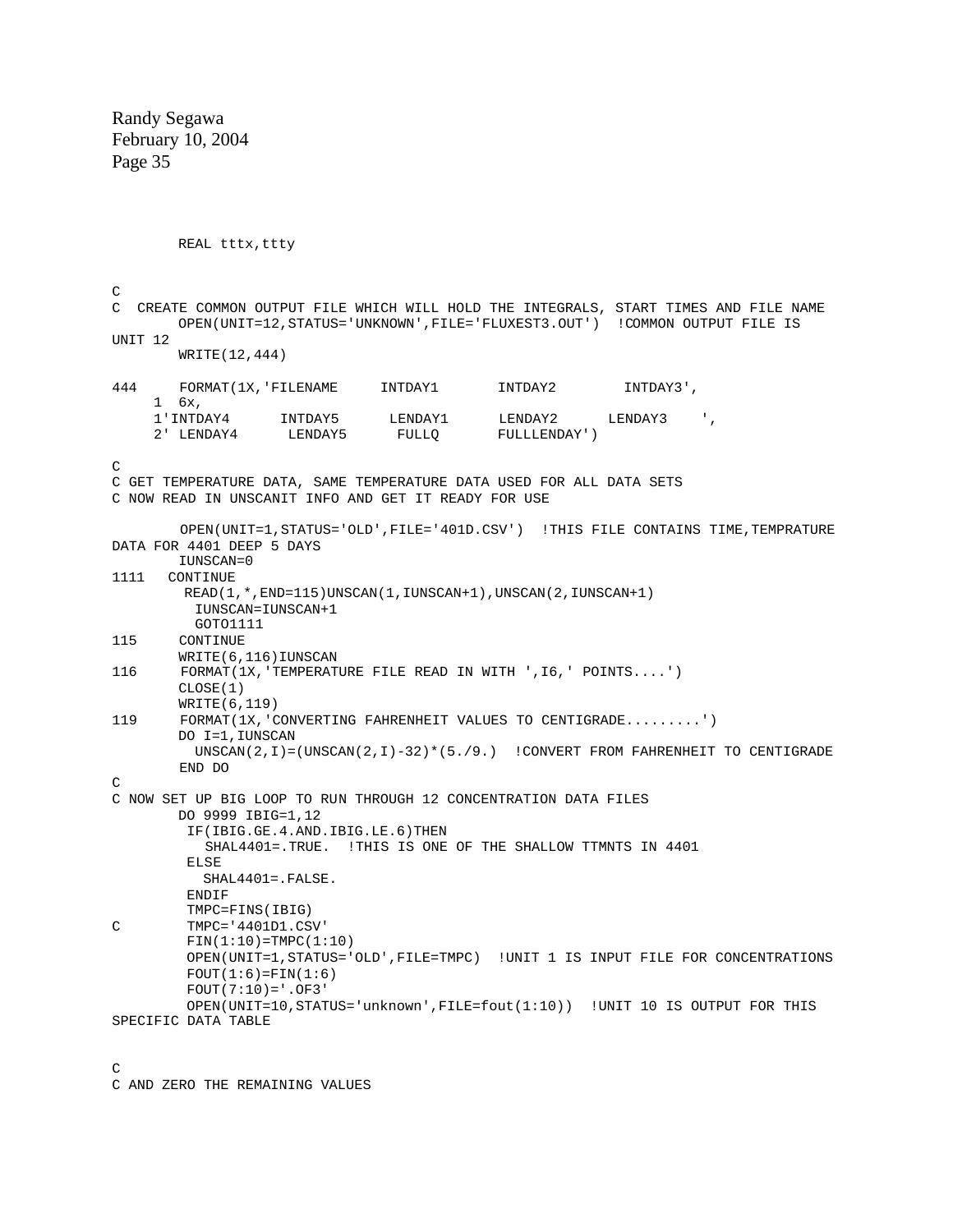```
 DO L=1,100
         T(L)=0.
         C(L)=0.
          END DO 
\overline{C}C READ IN REMAINING VALUES AND KEEP TRACK OF HOW MANY
          COUNT=1 !COUNT 1 FOR THE FIRST 0 WHICH THE PROGRAM FORCED
1 CONTINUE
          READ(1,*,END=50)T(COUNT+1),C(COUNT+1) !NOTE INDEX STARTS AT 2
          COUNT=COUNT+1
 GOTO1
         CONTINUE
          CLOSE(1)
         WRITE(6,51)COUNT-1,COUNT,TMPC
51 FORMAT(1X,I4,' TIME/CONC VALUES READ IN, TOTAL OF ',I4, 
      1 ' VALUES'/,
      1 'IN FILE ',A10) 
C FOLLOWING CODE ADJUSTS THE T,C ARRAYS AND COUNT IF WORKING ON SHALLOW 4401 PLOTS
         IF(SHAL4401)THEN !NEED TO GET RID OF 0 VALUE AND REDUCE COUNT BY 1
           DO IK=1,COUNT-1
          T(IK)=T(IK+1)C(IK)=C(IK+1) END DO
           T(IK+1)=0. !THIS WONT GET USED NOW, ARRAY SIZE IS 1 LESS THAN
          C(IK+1)=0.
           COUNT=COUNT-1
        ENDIF
C 
C NOW FIX UP TIME VALUES in the concentration measurement data sets 
C convert from hours to days and reset starting point 
C FIRST DETERMINE WHICH DATA FILE WE ARE WORKING ON AND USE THAT 
C CORRESPONDING START TIME ADJUSTMENT FROM TABLE ABOVE 
           ST=ZERTIM(IBIG) !SET STARTING VALUE FOR THIS DATA SET AND THRESHOLD VALUE 
FOR CUBIC SPLINE TO START INTERPOLATING
          TTHRES=ST
          DO I=1,COUNT
         T(I)=ST+T(I)/24. !CONVERT "HOURS PAST APP" TO "DAYS PAST 00:00 8/6/03"
          END DO 
C I WANT TO GET THE MEASURED VALUES PLOTTED OUT ON THE SAME GRAPHS AS THE 
C ESTIMATED CONC/TEMP/PERM/FLUX GRAPHS 
C SO I NEED TO PRINT OUT THE CONCENTRATION DATA AFTER IT'S BEEN CHANGED INTO THE 
C COMMON TIME UNITS. USE THE STRING FOUT, JUST CHANGE THE EXTENSION A BIT
         FOUT(8:10)='CTU' !CHANGED TIME UNIT
         OPEN(UNIT=15,STATUS='UNKNOWN',FILE=FOUT(1:10))
        DO I=1,COUNT
        WRITE(15,1015)T(I),C(I)1015 FORMAT(1X,F10.3,',',F10.3) 
         END DO 
         CLOSE(15) 
\overline{C}C AT THIS POINT, THE CONCENTRATION MEASUREMENTS HAVE THE CORRECT TIME UNITS
```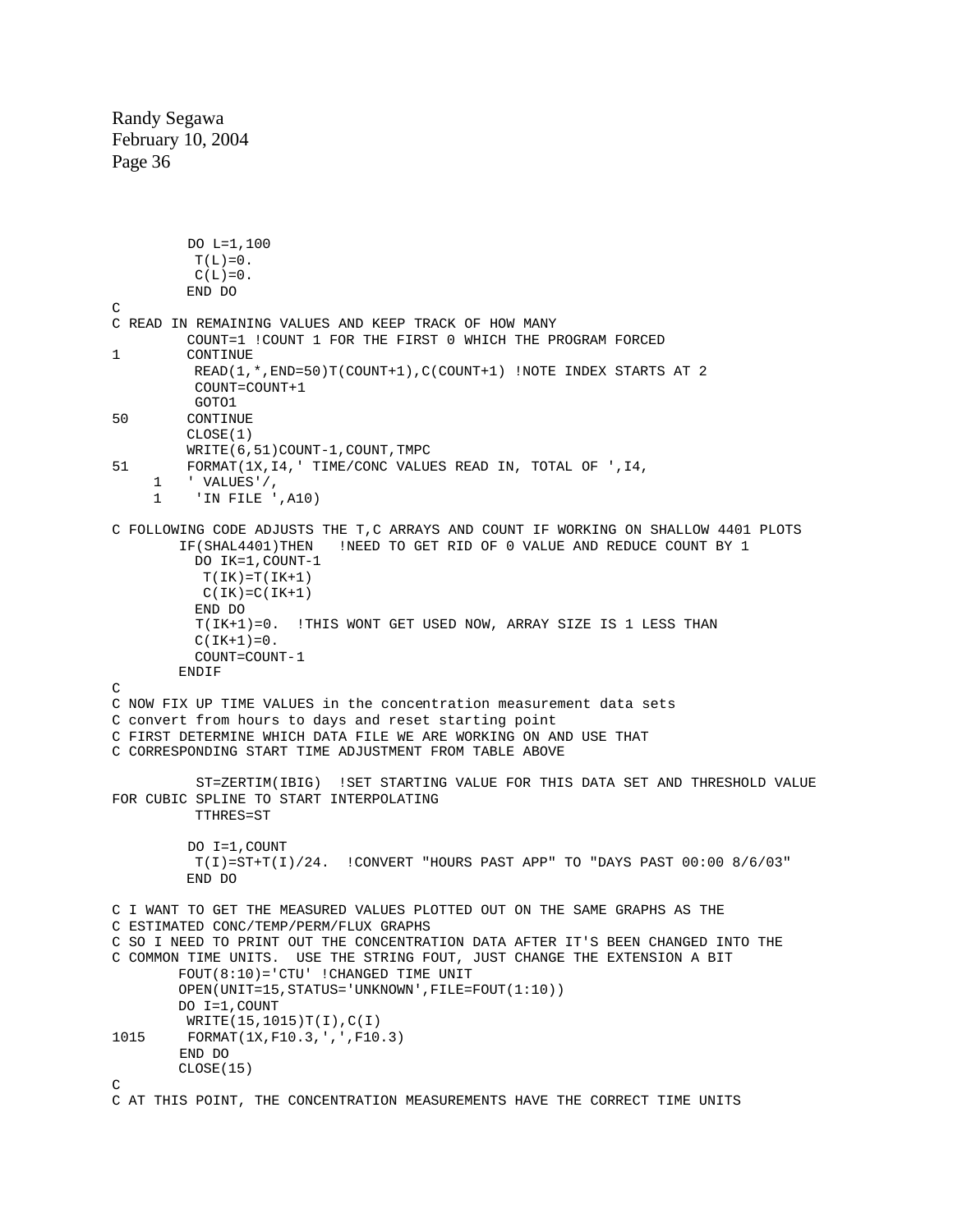$YP1=0$  $YPN = 0$  CALL SPLINE(T,C,COUNT,YP1,YPN,Y2) C FUNCTION ESTIM IS NOW READY TO ESTIMATE THE CONCENTRATIONS DO I=0,100 !RUN THROUGH TIME, EVEN INTERVALS AND PRINT OUT GRAPHS TM(I+1)=5.\*FLOAT(I)/100. !THIS IS THE TIME TO USE FOR X CNC(I+1)=ESTIM(TM(I+1)) !THIS IS ESTIMATED CONCENTRATION IN PPMV TEMPX(I+1)=INTERP(TM(I+1),UNSCAN,IUNSCAN,K) !interpolated temperature at tm(i) IF(K.NE.0)THEN !check flag, and for now halt with error message WRITE(6,1221)TM(I+1),I 1221 FORMAT(1X,'AT TIME ',F6.2,' LINEAR INTERP BNDS EXC ',I4) **STOP ENDIF**  PERMEA(I+1)=(7.56E-7)\*TFACT(TEMPX(I+1)) !PERMEABILITY IN M/S FLUX(I+1)=PERMEA(I+1)\*CNC(I+1)\*(3.9E-3) !PEREMABILITY TIMES CONCENTRTION (CONVERTED TO G/M3) !FLUX ABOVE IN G/M2S, 3.9E-3 CONVERTS 1 ML/M3 TO 3.9E-3G/M3 AT BETWEEN 20- 25C END DO C WRITE OUT CALCULATION RESULTS NOW IN FORM CONVENIENT TO POP INTO SIGMAPLOT DO I=1,101  $WRITE(10,423)TM(I)$ ,  $CNC(I)$ ,  $TEMPX(I)$ ,  $PERMEA(I)$ ,  $FLUX(I)$ 423 FORMAT(4(G12.4,','),G12.4) END DO C testing section<br>C tttx=1 C tttx=1.<br>C call te call testf(fluxf,tttx,ttty)  $\overline{C}$ C NOW DO THE INTEGRATIONS THAT ARE NEEDED DO I=1,5 WRITE(6,377)FINS(IBIG),I 377 FORMAT(1X,'STARTING INTEGRATION ON ',A10,' FOR DAY# ',I2) INTSTRT=FLOAT(I-1)+ST INTEND=MIN(FLOAT(I)+ST,5.) !CAN ONLY INTEGRATE UP TO 5 DAYS, LAST DAY WILL BE A BIT SHORT C AND CAN GO AHEAD AND MAKE CALLS TO CUBIC SPLINE ROUTINES TO GET THAT SET UP  $\overline{C}$ C GET SET UP FOR CUBIC SPLINE MUST SPECIFY FIRST DERIVITIVES AT FIRST AND LAST POINTS C C WILL SET FIRST DERIVITIVE EQUAL TO ZERO, SINCE FUNCTION MUST COME REST AT 0 (IE F(0)=0) C C AND WILL SET LAST DERIVITIVE EQUAL TO ZERO, EVEN THOUGH IT PROBABLY IS A C SMALL NEGATIVE VALUE (TAIL OF SKEWED FUNCTION LIKE LOGNORMAL) C ALSO FOR FIRST 24 HOURS, LAST DERIVITIVE WONT GET USED, BUT MAY C WISH TO INTEGRATE THE WHOLE THING JUST FOR KICKS LATER ON  $\mathcal{C}$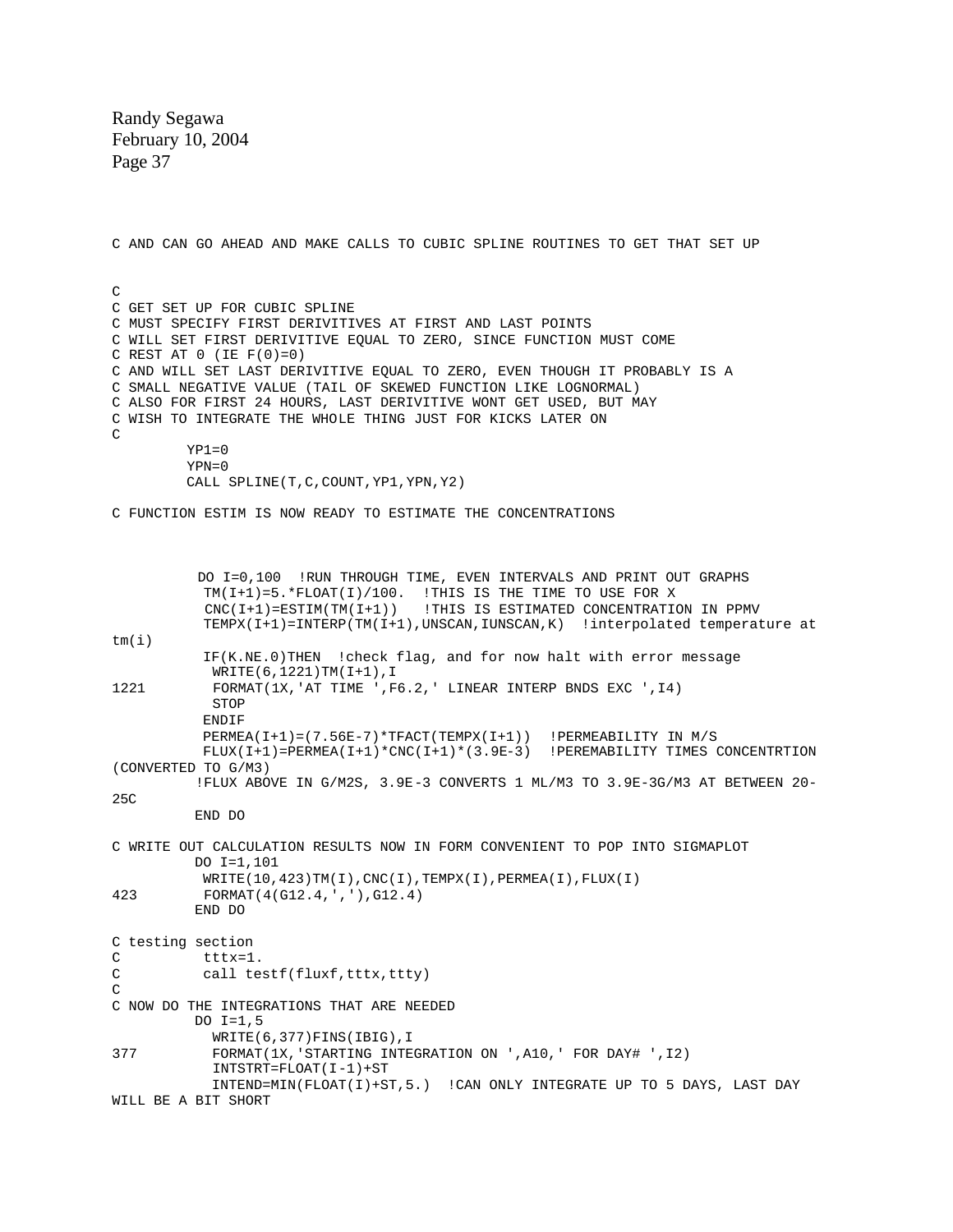```
 CALL QROMB(FLUXF,INTSTRT,INTEND,QRINT(I))
              LENINT(I)=INTEND-INTSTRT
            END DO 
\overline{C}C DO AN INTEGRATION OVER THE WHOLE INTERVAL TO COMPARE WITH SUM OF INTGRATIONS
            CALL QROMB(FLUXF,ST,5.,DAY5)
            WRITE(12,589)FINS(IBIG),(QRINT(I),I=1,5),
      1 (LENINT(I),I=1,5),DAY5,5.-ST 
589 FORMAT(A10,1X,11(G12.3,','),G12.3) 
C CALL QROMB(ESTIM, 0., 24., SS24)<br>C CALL QROMB(ESTIM, 0., 120., SS12
          CALL QROMB(ESTIM, 0., 120., SS120)
C WRITE(6,300)FOUT(1:6),SS24,SS120<br>C WRITE(10,300)FOUT(1:6),SS24,SS12
         C WRITE(10,300)FOUT(1:6),SS24,SS120 
C300 FORMAT(1X,A6,2X,F15.2,2X,F15.2) 
C DO I=1,COUNT<br>C WRITE(6.301
          WRITE(6,301)T(I),C(I)C301 FORMAT(1X, F15.2, F15.2)<br>C END DO
         C END DO
CLOSE(10) !CLOSE THE SPECIAL OUTPUT FILE<br>OP THAT CYCLES UNTINUE !THIS IS END OF LOOP THAT CYCLES
         9999 CONTINUE !THIS IS END OF LOOP THAT CYCLES THROUGH THE 12 FILES
        STOP
         END PROGRAM 
CCCCCCCCCCCCCCCSPECIALTEST SUBROUTINE TO DEBUG PROBLEM
        subroutine testf(func, x, y)
         REAL func
          EXTERNAL func 
1 write(6,*)'enter x value time '
         read(5,*,end=1000)x
         y=func(x)write(6,100)x,y<br>100 format(2f10.4)
        format(2f10.4)goto1<br>1000 stop
        stop
         END SUBROUTINE 
CCCCCCCCCCCCCCCCCCCCCCCCCCCCCCCCC 
         REAL FUNCTION FLUXF(X) 
CCCCCCCCCCCCCCCCCCCCCCCCCCCCCCC 
C THIS FUNCTION CALCULATES THE FLUX BASED ON TEMPERATURE, PERMEABILITY, CONCENTRATION 
AND TIME 
C 'X', WHICH IS IN UNITS OF DAYS SINCE 8/6/03 00:00. THE CONCENTRATION DATA HAS BEEN 
RESET 
C SO THAT THE TIMES ARE CONSISTENT WITH THIS TIME DEFINITION, THE VARIABLE ST 
C IS THE STARTING TIME IN TERMS OF THSI TIME DEFINITION 
CCCCCCCCCCCCCCCCCCCCCCCCCCCCCCCCCCCCCCCCCCCCCCCCCCCCCCCCC
          IMPLICIT NONE
         REAL X !TIME IN SPECIAL UNITS
         COMMON /FORFLUX/UNSCAN,IUNSCAN
         REAL UNSCAN(2,2000)
         REAL ESTIM
         REAL INTERP
         INTEGER KERR
         INTEGER IUNSCAN
        REAL TTX, TFACT, PERM, CNC
         CNC=ESTIM(X)
```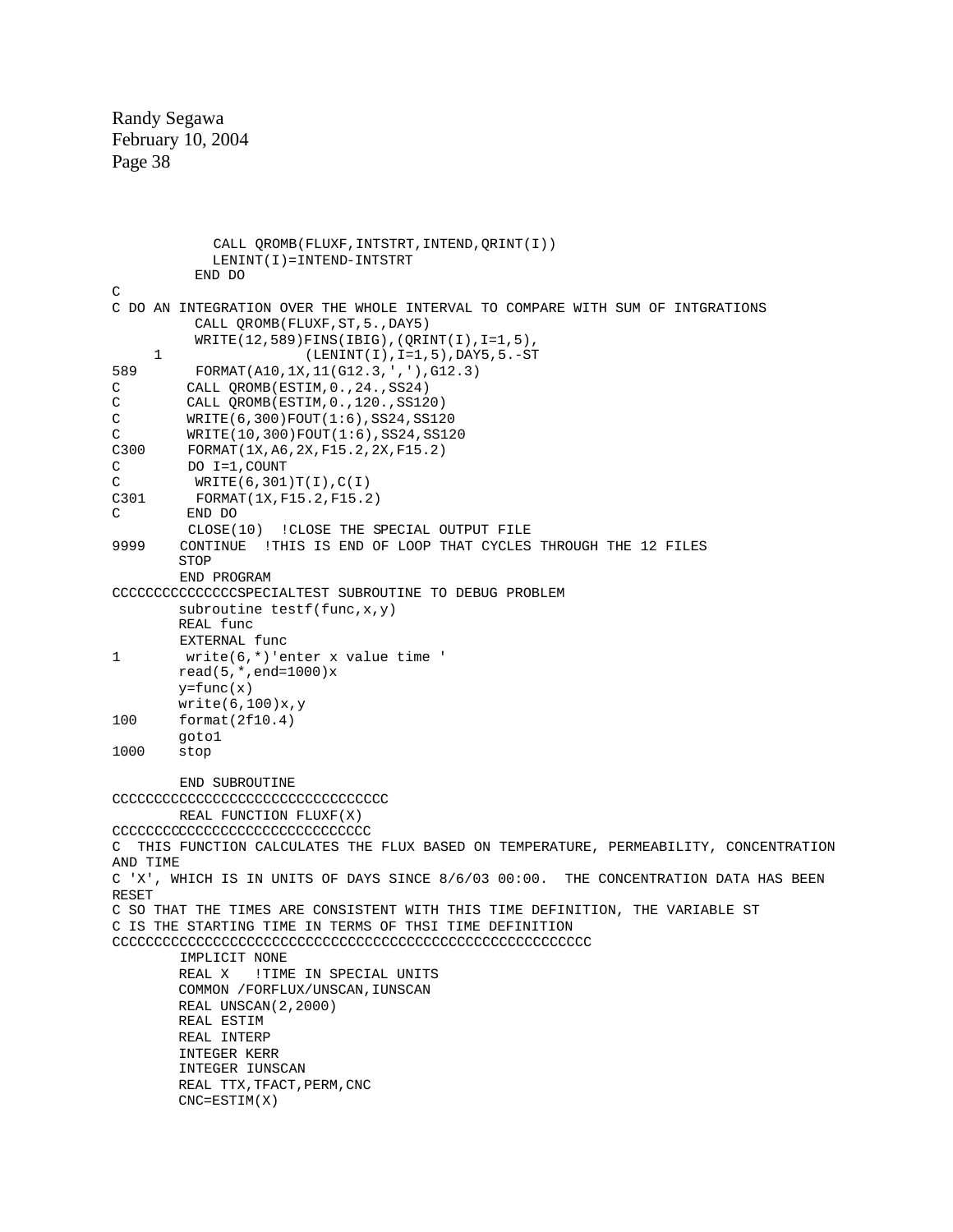```
TTX=INTERP(X,UNSCAN, IUNSCAN, KERR)
           IF(KERR.NE.0)THEN
WRITE(6,100)X,TTX<br>100 FORMAT(1X,'ERROR
            100 FORMAT(1X,'ERROR FROM FLUXF: X OUT OF RANGE (X,TTX) ',2F7.3)
            STOP
           ENDIF
         PERM=(7.56E-7)*TFACT(TTX)
         FLUXF=PERM*CNC*(3.93E-3)
       RETURN
         END 
CCCCCCCCCCCCCCCCCCCCCCCCCCCC
         REAL FUNCTION ESTIM(X)
         REAL T(100),C(100),Y2(100)
         INTEGER COUNT
         REAL X ,TTHRES
         COMMON /KEY/T,C,Y2,COUNT,TTHRES
        COMMON /LINSHALL/SHAL4401 !PASSES INFO TO ESTIM NEEDED TO LINEARIZE FIRST 
SEGMENT OF 4401 SHALLOW CASES 
        LOGICAL SHAL4401 !TRUE IF WORKING ON IBIG=4,5, OR 6 (I.E. SHALLOW 4401)
        REAL SLOPE,CONST
         IF (X.GT.TTHRES) THEN !THIS IS STILL VALID EVEN FOR SHALL0W 4401
           IF(SHAL4401)THEN !IN THIS CASE WE WANT LINEAR ESTIMATE BETWEEN TTHRES,0 AND 
T(1), C(1)IF(X.LT.T(1))THEN !IF HERE, THEN TTHRES.LE.X.LE.T(1)
               SLOPE=(C(1))/(T(1)-TTHRES) !LINEARLY INTERPOLATE
              CONFC(1)-T(1)*SLOPE ESTIM=SLOPE*X+CONST
             ELSE
             CALL SPLINT(T, C, Y2, COUNT, X, Y) ! OK, X > T(1), SO USE CUBLIC SPLINE
             ESTIM=Y
             ENDIF
           ELSE
            CALL SPLINT(T,C,Y2,COUNT,X,Y) !THIS IS NOT SHALL4401, SO PROCEED AS BEFORE
            ESTIM=Y
          ENDIF
         ELSEIF (X.LT.TTHRES)THEN
           ESTIM=0 !IF BEFORE APPLICATION, THEN CONC DIFF IS ZERO
         ENDIF
         RETURN
         END 
CCCCCCCCCCCCCCCCCCCCCCC
         SUBROUTINE SPLINE(X,Y,N,YP1,YPN,Y2)
       PARAMETER (NMAX=100)
      DIMENSION X(N), Y(N), Y2(N), U(NMAX) IF (YP1.GT..99E30) THEN 
        Y2(1)=0.
       U(1)=0.
       ELSE
        Y2(1)=-0.5U(1)=(3./(X(2)-X(1)))*((Y(2)-Y(1))/(X(2)-X(1))-YP1)
       ENDIF 
       DO 11 I=2,N-1
```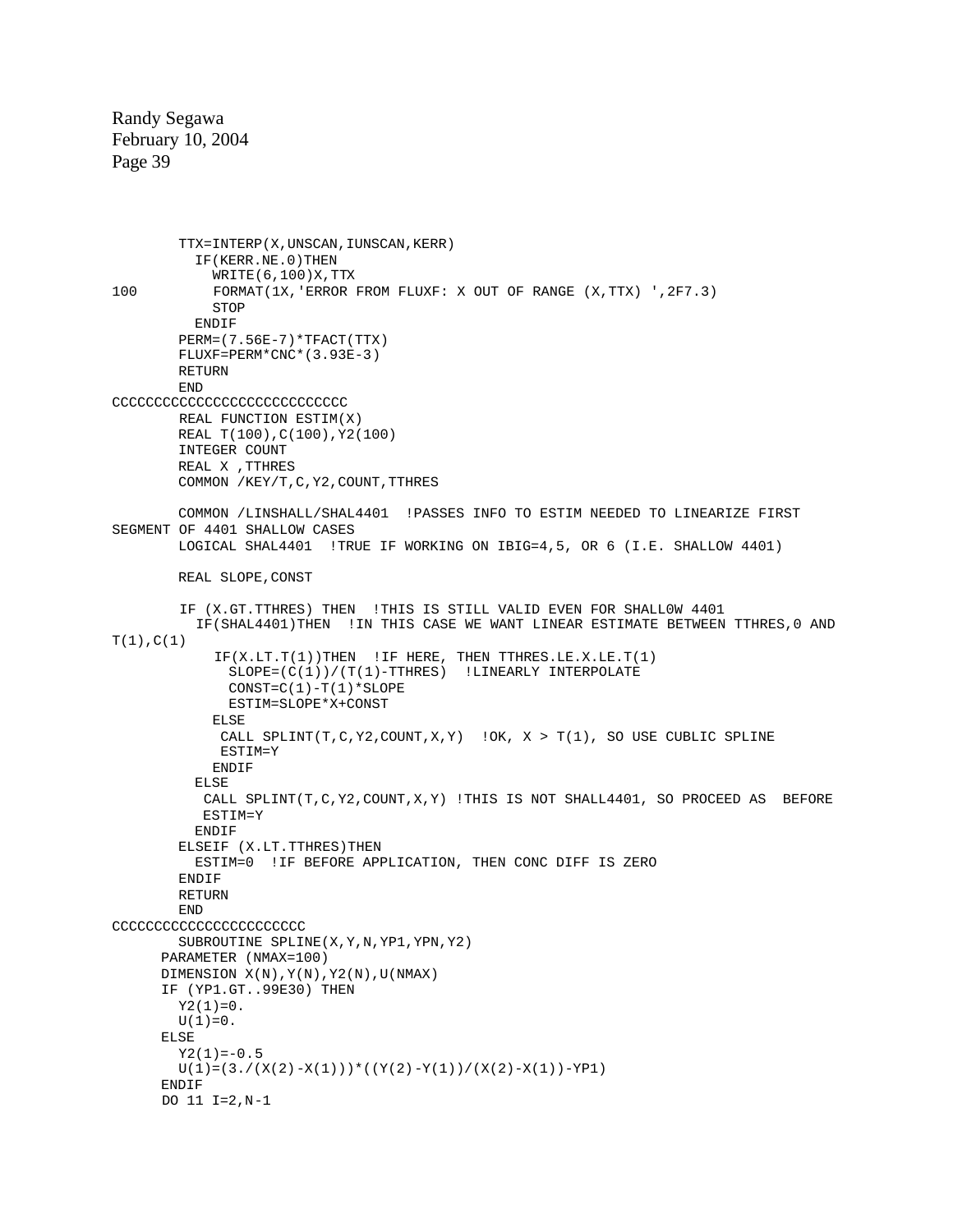```
SIG = (X(I) - X(I-1)) / (X(I+1) - X(I-1))P = SIG*Y2(I-1)+2.Y2(I) = (SIG-1.)/PU(I)=(6.*((Y(I+1)-Y(I))/(X(I+1)-X(I))-(Y(I)-Y(I-1)))* /(X(I)-X(I-1)))/(X(I+1)-X(I-1))-SIG*U(I-1))/P<br>11 CONTINUE
     CONTINUE
       IF (YPN.GT..99E30) THEN
        QN=0.
        UN=0.
       ELSE
        ON=0.5UN=(3./(X(N)-X(N-1)))*(YPN-(Y(N)-Y(N-1))/(X(N)-X(N-1)))
      ENDIF
      YZ(N) = (UN-QN*U(N-1)) / (QN*YZ(N-1)+1.) DO 12 K=N-1,1,-1
        YZ(K)=YZ(K)*YZ(K+1)+U(K)12 CONTINUE 
       RETURN
       END 
cccccccccccccccccccccccccccccccccccccccccccccccccccccccccccccccccccccccccccccccccccccc 
cccccccccccccccc
       SUBROUTINE SPLINT(XA,YA,Y2A,N,X,Y)
       DIMENSION XA(N),YA(N),Y2A(N)
      KT_1O=1 KHI=N 
1 IF (KHI-KLO.GT.1) THEN
        K = (KHT + KLO)/2 IF(XA(K).GT.X)THEN
         KHT=KELSE
         KT_1O=K ENDIF
       GOTO 1 
       ENDIF 
       H=XA(KHI)-XA(KLO)
       IF (H.EQ.0.) PAUSE 'Bad XA input.'
     A = (XA(KHT) - X)/H B=(X-XA(KLO))/H
     Y = A * YA(KLO) + B * YA(KHI) +((A**3-A)*Y2A(KLO)+(B**3-B)*Y2A(KHI))*(H**2)/6. RETURN
       END 
cccccccccccccccccccccccccccccccccccccccccccccccccccccccccccccccccccccccccccccccccccccc 
ccccccc
       REAL FUNCTION INTERP(X,A,N,I) 
CCCCCCCCCCCCCCCCCCCCCCCCCCCCCCCCCCCCCCCC 
\mathcal{C}c linear interpolation of a table
C X IS PROVIDED, A(2,N) IS PROVIDED
C INTERP INTERPOLATES IN THE TABLE A(2,N)
C WHERE A(1,N) ARE THE X VALUES AND A(2,N) ARE
C THE Y VALUES, INTERP IS SET EQUAL TO THE
C INTERPOLATED TABULAR VALUE OVER X. 
C THE TABLE A(2,N) IS ASSUMED TO HAVE THE
```

```
C A(1,N) VALUES ORDERED FROM LOWEST TO HIGHEST
```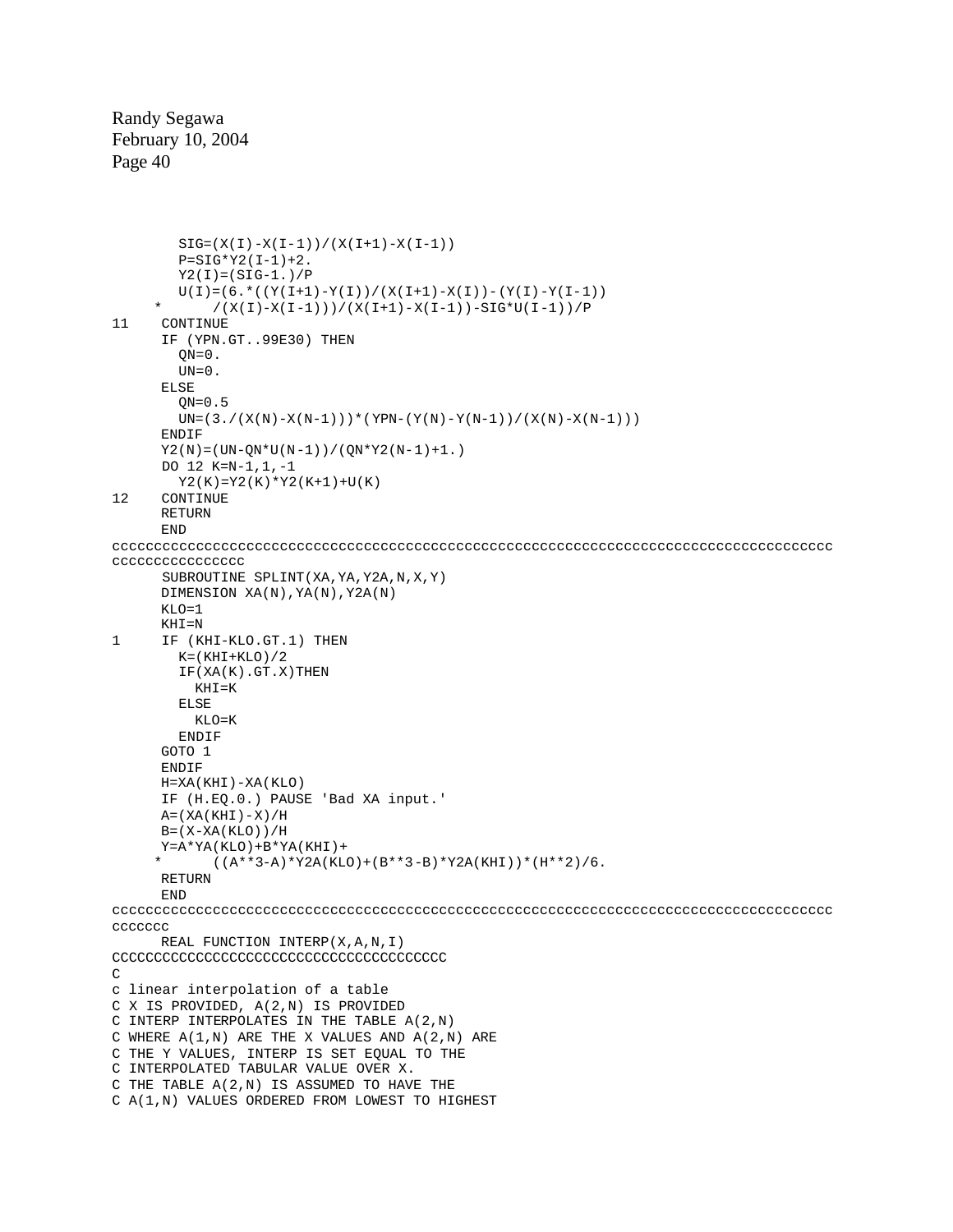```
C SO THAT A(1,1) IS MIN (A(1,1)) AND A(1,N) IS
C GREATEST. I IS A FLAG SET EQUAL TO -1 IF 
C X < A(1,1) OR +1 IF X > (A(1,N)) OR 0 OTHERWISE
\overline{C}CCCCCCCCCCCCCCCCCCCCCCCCCCCCCCCCCCCCCCCC 
       IMPLICIT INTEGER(A-Z) 
       REAL X,A(2,2000) !CHANGED FROM A(2,N) brj JAN 05, 2004 
C DETERMINE IF X OUTSIDE OF RANGE 
       IF(X.LT.A(1,1))THEN
        I=-1 INTERP=A(2,1)
         RETURN 
       ELSEIF(X.GT.A(1,N))THEN
        T=1 INTERP=A(2,N)
         RETURN 
       ENDIF 
       I=0C USE BISECTION TO DETERMINE WHERE IN TABLE X IS 
      KLO=1 
      KHI=N 
1 IF(KHI-KLO.GT.1)THEN
       K = (KHI + KLO) / 2IF(A(1,K) . GT . X) THEN KHI=K
        ELSE
         KLO=K
        ENDIF 
       GOTO1 
      ENDIF
C KHI,KLO NOW BRACKET INPUT VALUE OF X 
C PERFORM LINEAR INTERPOLATION 
       INTERP=A(2,KLO)+(X-A(1,KLO))*(A(2,KHI)-A(2,KLO))/(A(1,KHI)
     1 -A(1, KLO)RETURN 
      END 
cccccccccccccccccccccccccccccccccccccccccccccccccccccccccccccccccccccccccccccccccccccc 
c
         REAL function tfact(temper) 
cccccccccccccccccccccccccccccccccccccccccc 
c 
c provides factor to adjust permeability at 23 degrees to 
c permeability at a different temperature 
c temper is temperature in degrees centigrade 
c the allowable range is 10-99, though the data for the equation 
c came from 23 to 60C 
\mathcal{C}ccccccccccccccccccccccccccccccccccccccccccc
```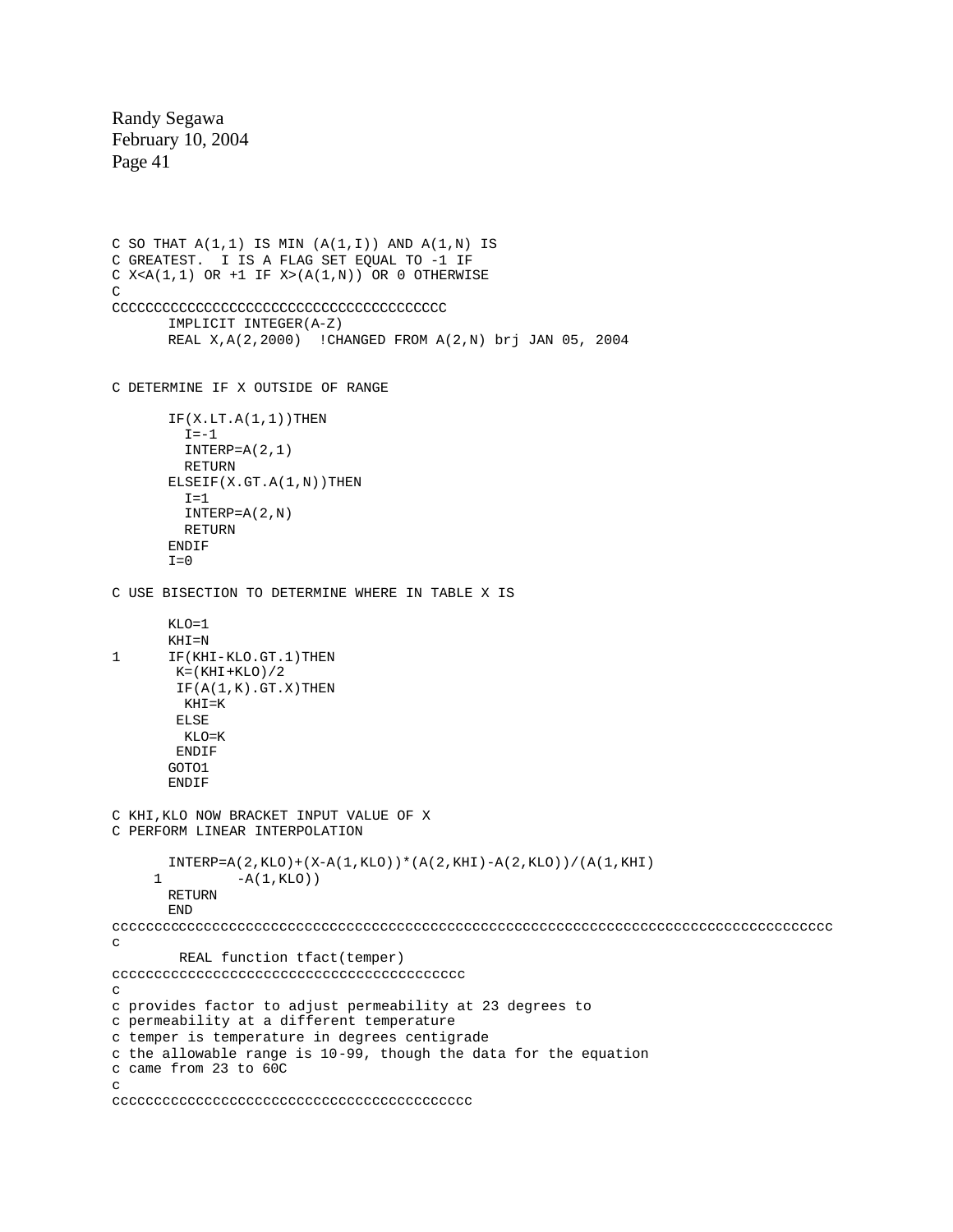```
 implicit none
         REAL temper, t 
c do some checking 
       if (temper.lt.10.or.temper.gt.99.) then
WRITE(6,100)temper<br>100 FORMAT(1x,'tfact:
                 FORMAT(1x, 'tfact: temperature outside bounds ' , f10.1) stop
         endif
         t=273+temper
         tfact=EXP(10.7)*EXP(-3168./t)
         return
         end 
cccccccccccccccccccccccccccccccccccccccccccccccccccccccccccccccccccccccccccccccccccccc 
ccccccccccccccccc
       SUBROUTINE POLINT(XA,YA,N,X,Y,DY)
       PARAMETER (NMAX=10) 
       DIMENSION XA(N),YA(N),C(NMAX),D(NMAX)
      NS=1DIF = ABS(X-XA(1)) DO 11 I=1,N 
         DIFT=ABS(X-XA(I))
         IF (DIFT.LT.DIF) THEN
           NS=I
           DIF=DIFT
         ENDIF
        C(I)=YA(I)D(I)=YA(I)11 CONTINUE 
       Y=YA(NS)
       NS=NS-1
       DO 13 M=1,N-1
         DO 12 I=1,N-M
          HO=XA(T)-XHP=XA(T+M)-XW = C (I + 1) - D (I) DEN=HO-HP
           IF(DEN.EQ.0.)PAUSE
           DEN=W/DEN
          D(I) = HP * DENC(I)=HO*DEN
12 CONTINUE
         IF (2*NS.LT.N-M)THEN
          DY=C(NS+1) ELSE
           DY=D(NS)
          NS=NS-1
         ENDIF
         Y=Y+DY 
13 CONTINUE 
       RETURN
       END 
cccccccccccccccccccccccccccccccccccccccccccccccccccccccccccccccccccccccccccccccccccccc 
ccccccccccccccccccc
       SUBROUTINE QROMB(FUNC,A,B,SS)
       PARAMETER(EPS=1.E-6,JMAX=20,JMAXP=JMAX+1,K=5,KM=4)
```